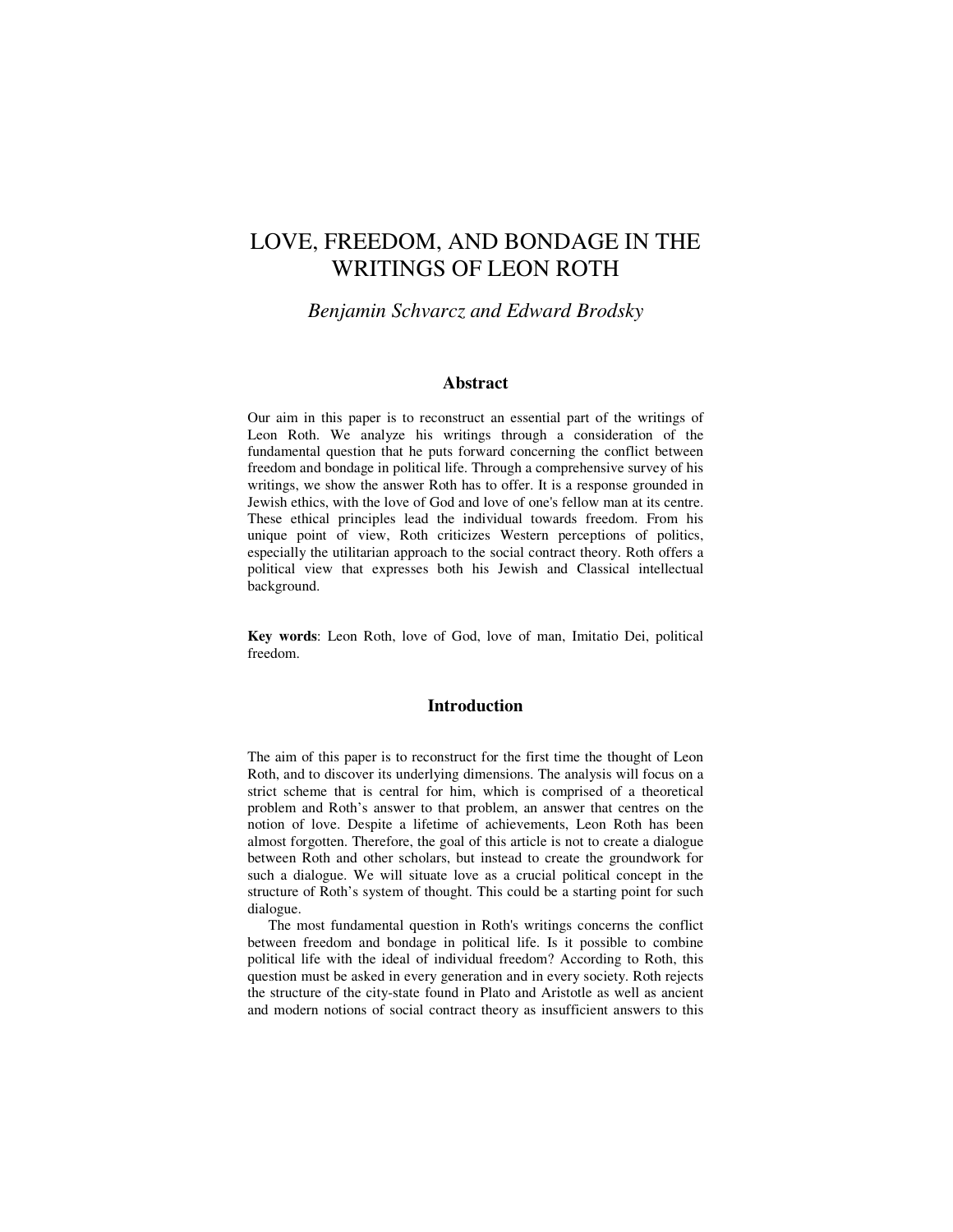problem. Fundamental to Roth's view of politics is his rejection of the social contract as a utilitarian conception, in favour of an ethical view. His view of politics combines some of the ethical conceptions advanced by Greeks on the one hand, and Jewish ethics on the other. For Roth, the resolution of the conflict between political life and individual freedom requires the knowledge of God, the love of God, and the imitation of God, all of which have political implications.

Roth's writings require that some attention be paid, however briefly, to Roth's historical and intellectual context. The apex of his career came during his years as the first Head of the Philosophy Department, and later as Rector and Dean of Humanities, at the Hebrew University of Jerusalem (1928- 1951).<sup>1</sup> These years were dominated by the continuous struggle of the Zionist movement to establish a Jewish state in its biblical homeland. With an eye towards the state-to-be, Roth constantly asked what the unique character and contribution of the only Jewish state would be. He expressed his own aspirations for Hebrew and Jewish renewal by saying that, "Hebrew is not only the lingua franca of Jewry, the only language on the use of which all Jews can agree. It is in itself an inspiration, a call to better things. It is the linguistic side of the cry for a New Jerusalem."<sup>2</sup>

Roth tried to shape the "good life" in Palestine through a lifetime of writings and breakthrough translations of classical philosophers into Modern Hebrew. He made this project of translation the chief endeavor of his department.<sup>3</sup> By 1930 they had assembled a sufficient number of Hebrew texts to constitute a full course in the history of development of modern ideas: this course included complete versions of: "Descartes, Leibniz, Rousseau, Kant, Fichte, Mill and Brentano, and substantial portions of Locke, Berkeley and Hume."<sup>4</sup> In addition, Roth personally translated Aristotle's Metaphysics I and XI, Politics I and II, Ethics I and II, from Greek into Modern Hebrew.<sup>5</sup> Israeli students of philosophy continue to read and learn about philosophy through these translations, as a result of which Roth's influence on the study of philosophy in Hebrew continues to be felt.<sup>6</sup>

 $\overline{a}$ 

5 Roth, "Philosophical Classics," 298.

<sup>&</sup>lt;sup>1</sup>Edward Ullendorff, forword to *Is There a Jewish Philosophy*?, by Leon Roth, ed. Connie Webber (London: Vallentine Mitchel & Co. Ltd. 1999), xiii.

<sup>2</sup> Leon Roth, *The Hebrew University and Its Place in the Modern World* (New York: American Friends of the Hebrew University, 1945) ,7.

<sup>&</sup>lt;sup>3</sup> Neve Gordon and Gabriel G. H. Motzkin, "Between Universalism and Particularism: The Origins of the Philosophy Department at Hebrew University and the Zionist Project," *Jewish Social Studies* 9, no. 2 (January 2003): 109; Ullendorff, forword, xiixiii.

<sup>&</sup>lt;sup>4</sup> Leon Roth, "Building a Language," review of the Philosophical Classics. Vol 1-22, Jerusalem: Hebrew University Press, *Commentary* 2 (1946): 298.

<sup>&</sup>lt;sup>6</sup> Leon Roth. *Guide to Greek Philosophy* (Jerusalem: Mass, 1939; 2<sup>nd</sup> ed. 1946; 3<sup>rd</sup> ed. 1952; 4<sup>th</sup> ed. 1954) [Hebrew]; Leon Roth, *Guide to Modern Philosophy* (Jerusalem: Mass, 1941; 2nd ed. 1950) [Hebrew]; Leon, Roth, *Guide to Political Theory* (Jerusalem: Mass, 1947; 2nd ed. 1952 3rd ed. 1958) [Hebrew].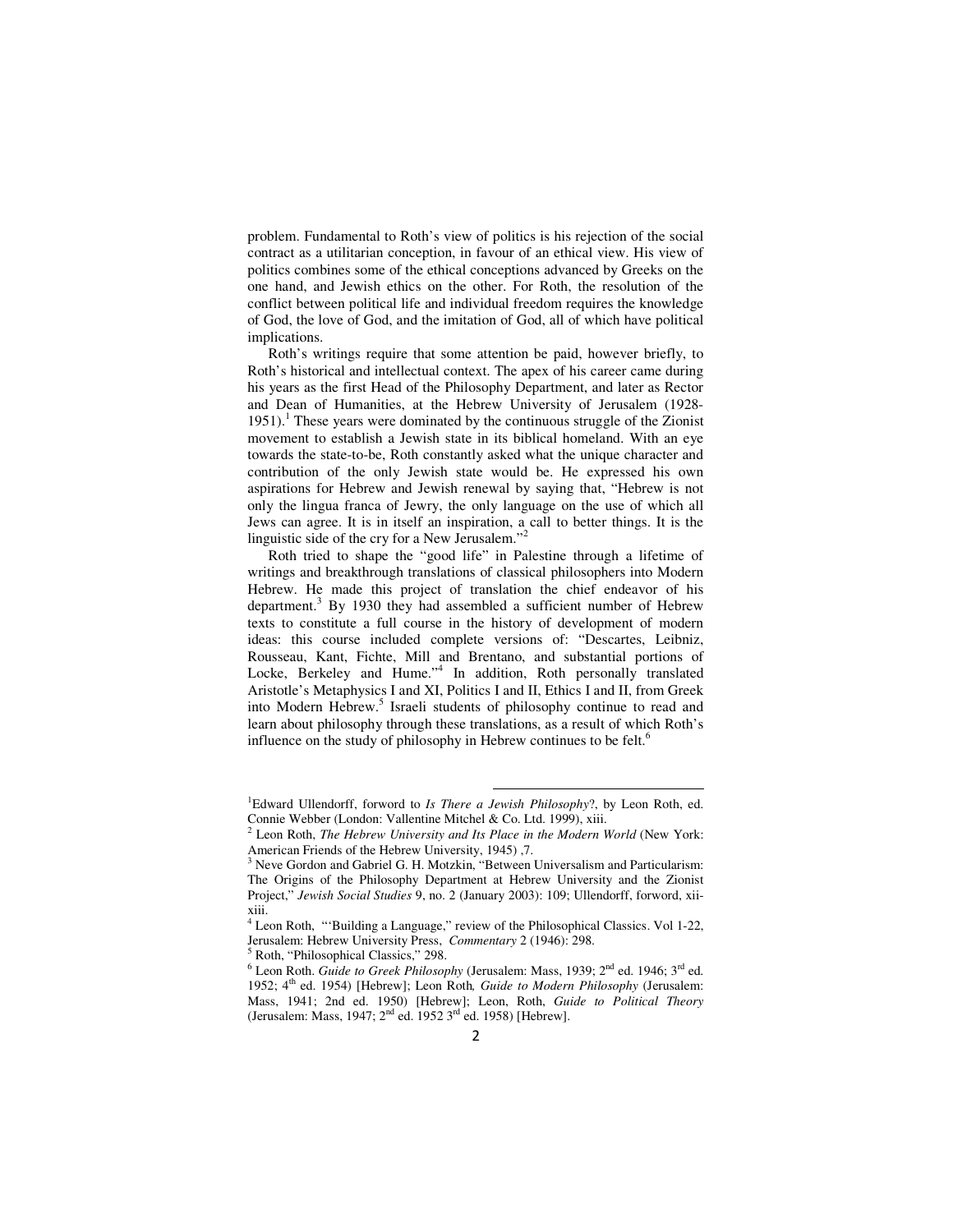Despite Roth's great accomplishments, his liberal ideas and his desire to influence Israeli society are not frequently discussed. It is commonplace to explain the oblivion to which he was relegated as a result of the national narrative of the newly established state, one that did not correspond with Roth's universal ideas.<sup>7</sup> His eventual departure from Israel to England also stymied the spread of his ideas in Israel. In addition Roth, like other twentieth century intellectuals, did not stress his own opinions. Rather, he developed a philosophical argument based on existing, though different, ideas. Therefore, it is the wish of the authors of this article to reconstruct carefully Roth's writings in order to discover his system of thought—concerning the conflict between freedom and bondage in political life—and its underlying dimensions.<sup>8</sup>

### **1. The Theoretical Problem**

In a broad sense all Roth's writings deal with the conflict between political life and personal freedom, albeit in different contexts. Roth shares the liberal assumption that man is free by his nature. But once a man becomes a citizen he is enslaved by civil law and social restraints.<sup>9</sup> Roth points out two specific and necessary demands on human existence that contradict one another. The first is the freedom of the individual and the second is the demand for social order and its embodiment: the government.<sup>10</sup> This division—political life and

<sup>7</sup> Gordon & Motzkin, "Between Universalism and Particularism," 116.

<sup>&</sup>lt;sup>8</sup> This methodological insight is from Martin Ritter, "Scholarship as a Priestly Craft: Harry A Wolfson On Tradition in A Secular Age," in: *Judaistik zwischen den Disziplinen* (*Jewish Studies between the Disciplines): Papers in Honor of Peter Schäfer on the Occasion of His 60th Birthday*, ed. Klaus Herrmann et. al. (Leiden : Brill 2003), 436.

<sup>9</sup> Leon Roth, "National Discipline and Freedom of the Individual," in *Religion and Human Values*, ed. Tzvi Adar, (Jerusalem: Magnes, 1973), 159. [Hebrew]:

<sup>&</sup>quot;תורת המדינה בצורתה ההיסטורית מקורה בתמיהה ברורה. מצד אחד אין האדם אדם אלא אם כן הוא בן חורין; מצד שני אין האזרח אזרח אלא אם כן הוא משועבד לחוקי המדינה ;"

for another usage of the words "clear wonder" on the same issue, see: Roth, *Guide to Political Theory*, 60; Another way to put the same paradox is by Roth's words: "here is indeed an important problem which is the problem of compliance of the two requirements, the requirement to freedom on the one hand and the requirement to authority, to government, on the other hand. Is it possible to an individual to restrict his freedom and remain free man? Is it possible to the government to give to the individual the freedom of thinking and acting and remain authority?" In Leon Roth, "Towards the Basis of Democracy," in *Religion and Human Values* (Jerusalem: Magness, 1973), 172 [Hebrew]:

<sup>&</sup>quot;ואמנם כאן בעיה חשובה והיא הבעיה של התאמת שתי הדרישות, הדרישה לחופש מצד זה והדרישה לשלטון, לממשלה, מצד זה. כלום אפשר ליחיד, לשם צרכי שלטון, להגביל את חירותו ובכל זאת להשאר

בן חורין? כלום אפשר לשלטון לתת ליחיד את חירות המחשבה והפעולה, ובכל זאת להשאר שלטון "? <sup>10</sup> Roth, *Political Theory*, 11: Roth expresses the importance of dealing with this

problem in reference to Bertrand Russell's book "Freedom and Organization." Roth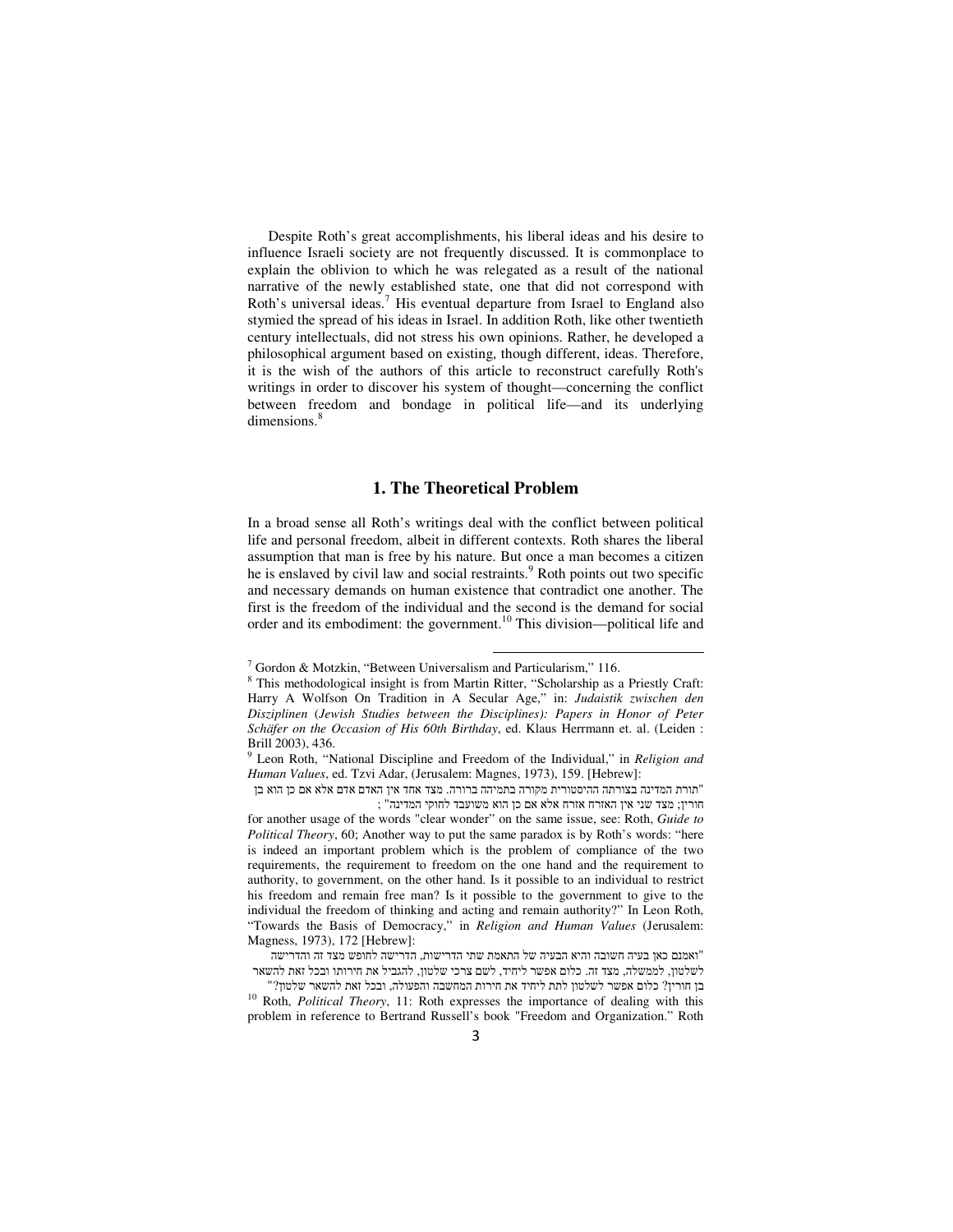freedom of man—are essential for the classical and modern Western political philosophers that Roth was influenced by. $11$  The tension between the two calls into question the nature of the best government; since man is free by nature, there is a need to define what kind of government he should obey.<sup>12</sup> Herein lies the conflict between freedom and bondage in political life that is central to this paper.<sup>13</sup>

With this problem in mind, Roth approaches the classical writings of politics. The views of Plato and Aristotle on the city-state, Roth argues, do not manage to resolve this problem: on the contrary, they amplify it. Through an Aristotle's critique of Plato's idea of the abolition of private property and private family, Roth identifies a degradation of the freedom of man lurking in Plato's *Republic*.<sup>14</sup> According to Roth, "Plato presented an idea of a state ruled by principles of unity and professionalism," and Roth is swift to criticize this idea, declaring that, "in Plato's state … every citizen, his role is set … the state is a barracks and the citizen a soldier, a soldier lacking rights or life of its one."<sup>15</sup> The lack of private property and family means, for Roth, that there is no personal freedom in Plato's republic.

Aristotle's purposeful approach also does not resolve the problem. Aristotle argues that some people are "slaves by nature" as other are noble by nature.<sup>16</sup> For Aristotle, the scale of purposes and hierarchy is natural to

writes: "the combination of the two words expresses political theory's consistent interest. Life is impossible without both freedom and organization; is it possible to combine the two? This is the question, and the temporary answer to it is practically the rectification of society in every generation":

"צירופן של שתי מילים אלה מבטא את עניינה המתמיד של תורת המדינה. אין החיים אפשריים בלי החירות והארגון ביחד; אך כלום שניהם ביחד אפשריים? זוהי השאלה, והתשובה הארעית לה למעשה הריהי תיקון החברה בכל דור ודור ".

<sup>11</sup> Roth stresses the paradox in his preface to the Hebrew translation of Rousseau's  $Du$ *Contrat Social*. There, Roth writes among other things: "freedom on the one hand and bondage on the other hand: who will come and reconcile these two apparent irreconcilables?" Leon Roth, introduction to *Du Contrat social*, by Jean-Jacques Rousseau, trans. Y.Or (Jerusalem: Hebrew University Press, 1932; 2nd ed. 1947; rev ed. 1950) , vi [Hebrew].:

"חירות מצד זה ושעבוד מצד זה: מי יבוא ויפשר בין שני הדברים הללו הנראים כסותרים זה את זה בהחלט?"

<sup>12</sup> Cf. Roth, *Political Theory*, 9: Roth shows diversity in his ways of presenting the problem. "at the basis of all […], lies a deep and central issue, which is the problem of the essence of the political organization. To which authority should we yield? Generally, what is the political discipline and the political obligation? Why, and for what purpose, do we accept the burden of the state?":

"ביסודם של כל המקצועות הנזכרים טמון עניין עמוק ומרכזי והוא בעיית עצם טיבו של הארגון המדיני. מהו השלטון שנשמע לו; מהי בכלל המשמעת המדינית והחיוב המדיני; משום מה, או לשם מה, מקבלים אנו על עצמנו עול מלכות "?

<sup>13</sup> Cf. Bertrand Russel "Philosophy and Politics," 1-21 in *Russel Unpopular Essays*  (New York: Routledge, 2009).

<sup>14</sup> Roth, *Political Theory*, 57.

<sup>15</sup> Leon Roth, *Education and Human Values: Chapters on the Involvement of Humanism in Education* (Tel Aviv: Dvir, 1949), 173 [Hebrew].

<sup>16</sup> Aristot. Pol. 1.1255a

l,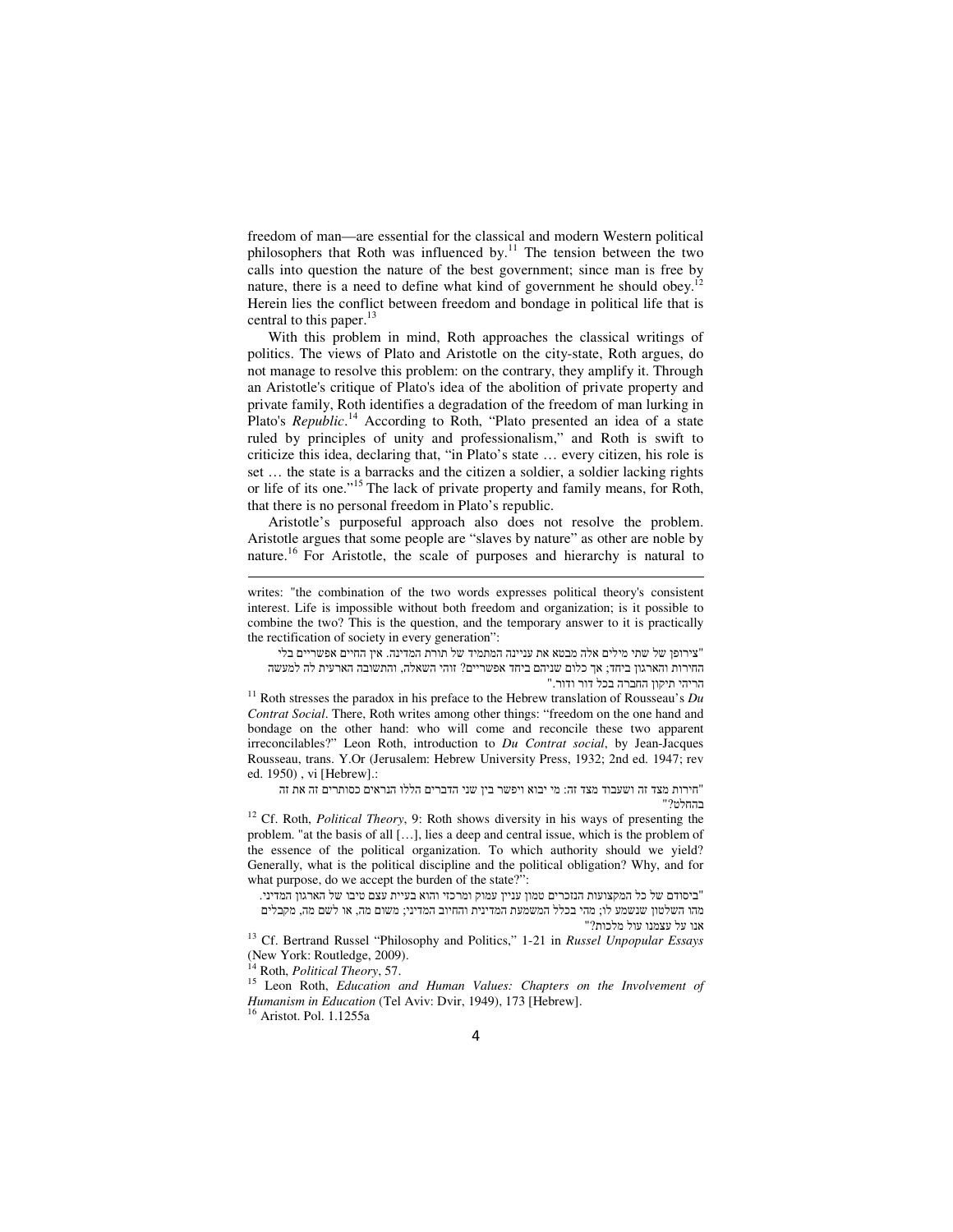human society. Aristotle's conception means that every person has a specific purpose in the social order determined by his position in this hierarchy. Roth, on the other hand, argues that, "freedom is not achievable within the framework of pre-determined ends and top-down impositions."<sup>17</sup> Therefore, the problem is not resolved.

Roth also presents, and problematizes, the Sophistic formulation of the social contract theory. For the Sophists, social contract theory wholly explained the formation of the state and obedience to its laws, and they rejected the notion of ethics as an essential component of the state. They viewed human laws as merely artificial agreements which express the will of the strongest and is detached from ethics. Roth argues that a social contract such as this, based solely on agreements that expresses the will of the strong and neglects ethics, inevitably leads to tyranny. Tyranny is the best example of the will of the strongest that is lacking the individual freedom. "The end of the contract notion," he writes, "is the permission of its cancellation by the tyrants and the justification of the government by force."<sup>18</sup> As this paper will show, for Roth a law cannot be justified merely because it is agreed upon: it must also be moral. For now it is sufficient to note that for Roth, the ancient Greek views of politics do not reconcile the freedom of the individual with political life.

A salient modern attempt to resolve the conflict between political freedom and bondage appears in Rousseau's social contract. Rousseau's awareness of this conflict is evident in his example of the "Venetian Republic's ships of hard labour, the word 'freedom' … inscribed unto its decks, as if those condemned to hard labour found therein their freedom."<sup>19</sup> According to Rousseau, the criminals' *a priori* consent to the state laws as part of a democratic regime is the justification for their punishment. The result is that they are free in their hard labour since they obey themselves. For Rousseau, it is through the *volonté générale* (general will) that the society embodies and carries out the true will of all its members. Thus, the verdict of hard labour embodies the true will of all members of society. Then the conflict between freedom and bondage is resolved. For Rousseau a human is

<sup>17</sup> Roth, *Political Theory*, 59:

 <sup>&</sup>quot; ןאי חירות אפשרית בתוך מסגרת התכליות הנקבעות מראש ומלמעלה"; for an example of Roth's critic of the political conception of Aristotle see also footnote 28.

<sup>18</sup> Roth, *Political Theory*, 23:

<sup>&</sup>quot;וכך סוף רעיון האמנה התרת ביטולה על ידי העריצים והצדקת שלטון האגרוף " Cf. Roth's discussion of relativism from the biblical perspective: Leon Roth, "Jewish Thought in the Modern World" in *The Legacy of Israel*, ed. Edwyn R. Bevan and Charles Singer (Oxford: Clarendon Press, 1927), 446.

<sup>19</sup> Leon Roth, *Government of the People by the People: Fundamentals of Democracy* (Tel Aviv: Yavneh, 1949), 26 [Hebrew];

<sup>&</sup>quot;[רעיון זה קיבל ביטוי חריף בפרדוכסון ידוע שמזכיר אותו רוסו.] על אוניות עבודת הפרך של הרפובליקה הוונציאנית היתה חרותה המילה " חופש ", כאילו האזרחים שנדונו לעבודה קשה זו מצאו בה את חירותם ".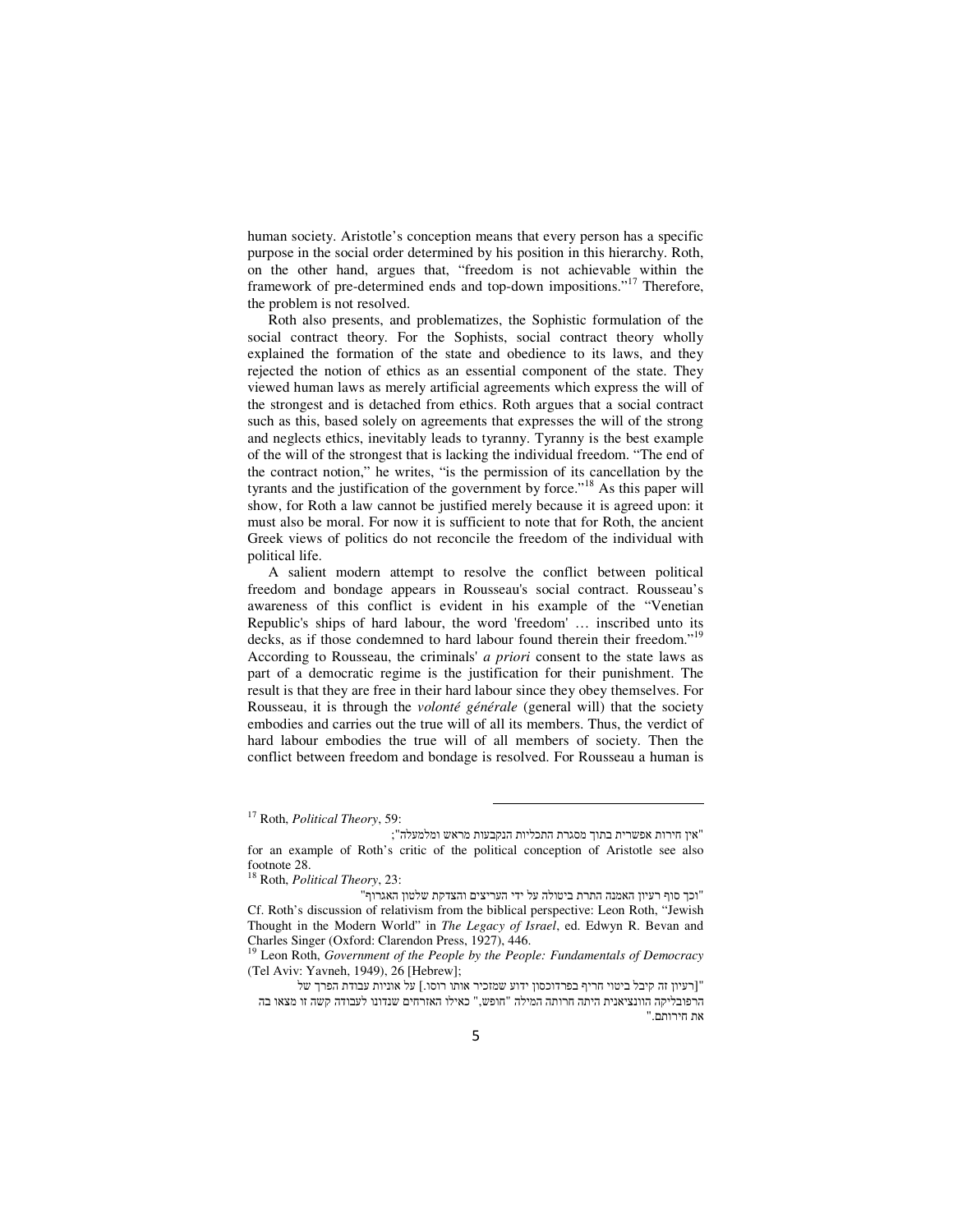not fully "human" unless he is a citizen.<sup>20</sup> However, Roth cannot accept Rousseau's concept of the general will because, for Roth, it actually disregards the individual and results in his enslavement to the government.<sup>21</sup>

Roth rejects both ancient and modern social contract theories (those of the Sophists and Rousseau), as well as Plato and Aristotle's conceptions of the city-state as insufficient to resolve the central problem. Roth's conclusion concerning this problem is explicit: "as far as I know, no one has succeeded in answer it with a theoretical answer."<sup>22</sup> He defines both ancient and modern conceptions of the political as *monistic*— characterized by a unity of the mind and a unity of the will—"which necessarily avoid the requirements of the individual." $^{23}$  Theoretically speaking, the conflict between freedom and bondage is inherent to political life and cannot be resolved. As this paper will show, Roth's contribution to mitigating this conflict takes place on a practical level.

### **2. From Theory to Practice**

Since the theoretical conflict between the requirements of human freedom and the burden of the state cannot be resolved, Roth develops a practical suggestion to mitigate this conflict. The cornerstone of Roth's view of politics is his rejection of the utilitarian social contract in favour of an ethical view. He writes:

The purpose of the state is its citizens and the improvement and enhancement of their lives. The citizens are not appreciated by the virtue of the state in which they belong. But we appreciate the state according to the quality of the citizens which it designs and cultivates; and there are states which deserve to be destroyed.<sup>24</sup>

For Roth, ethics is the foundation of the state, and therefore the only thing that matters when measuring the value of a state or a country.

Roth concurs with the Greek philosophers that ethics is the end of the state. In Roth's interpretation of *Crito*, Roth emphasizes Socrates' answer to

<sup>20</sup> Roth, *Political Theory*, 95-96.

<sup>&</sup>lt;sup>21</sup> In addition, Roth makes efforts to explain why "general will" actually does not exist. Cf. Roth, *Political Theory*, 105, 110-113.

<sup>&</sup>lt;sup>22</sup> Roth, "Towards the Basis of Democracy," 172:

<sup>&</sup>quot;עד כמה שידוע לי לא הצליחו להשיב עליה תשובה עיונית ". <sup>23</sup> Roth, *Political Theory*, 60:

<sup>&</sup>quot;אפלטון ואריסטו ראו את המפתח ברעיון השכל המשותף לכל; העולם החדש חפש את הפתרון לא באחדות השכל אלא באחדות הרצון. ואולם זאת הצרה שכל פתרון "מוניסטי" מתעלם בהכרח מדרישות היחיד ".

<sup>24</sup> Roth, *Political Theory*, 113: "תכליתה של המדינה היא היא אזרחיה ושיפורם ושכלולם של חייהם. אין מעריכים את האזרחים לפי מעלת המדינה שאליה הם שייכים. מעריכים את המדינה לפי טיב האזרחים שהיא מעצבת ומטפחת; ויש מדינות הראויות להחרב ".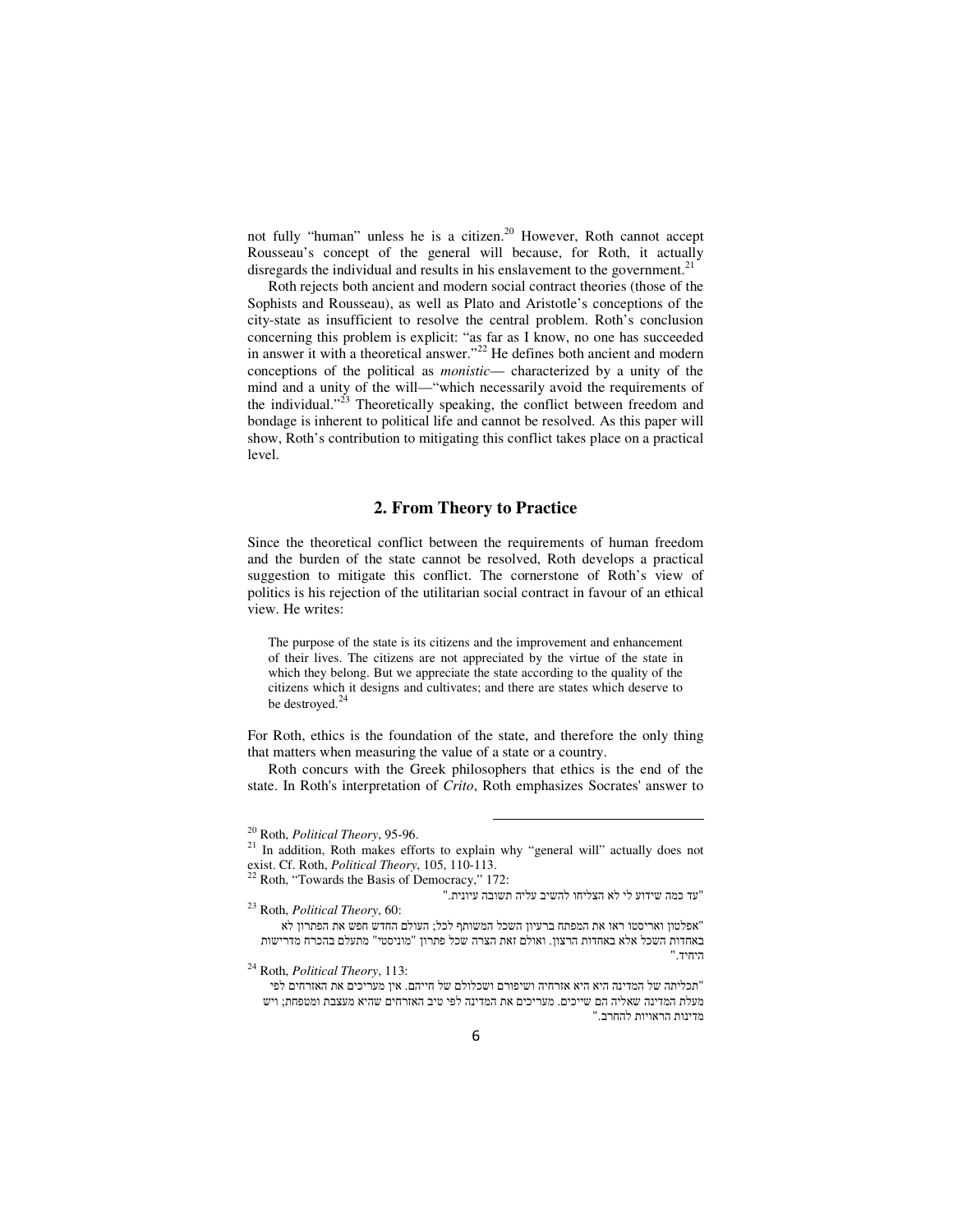the question of why he (Socrates) does not escape from prison to save his life: it is because the goal of life is not life itself but the "good life." Roth also refers to the second part of the name of Plato's Republic, "On Justice," as proof that ethics is the end of Plato's state.<sup>25</sup> Likewise, Roth opens his chapter on Aristotle's view on politics by asserting that the essence of Aristotle's politics is that, "… it [the city-state] comes into existence for the sake of life, [but] it exists for the good life,"<sup>26</sup> thus presenting ethics as the centre of political life. In accordance with this view, Roth stresses that the purpose of political life is ethics, noting that, "the organized social life has a fundamental purpose which is a moral purpose."<sup>27</sup> This constitutes a turn towards the classical conceptions of politics.

One prominent implication of Roth's ethical conception of politics concerns in his opinion regarding the education of citizens.<sup>28</sup> Protagoras argues for education that enables pupils to acquire merely social tools, claiming that behaving in accordance with accepted views is sufficient to make one a good citizen. Socrates responds that education should have a clear moral end, and that the good is detached from the public opinion.<sup>29</sup> While adopting Socrates' view that it is necessary for education to have a moral program, Roth stresses that the state and its laws are created for the individual and his moral development.<sup>30</sup> Therefore, for Roth a man should be active in shaping his path in light of ethics rather than passively obey social customs. <sup>31</sup>

While Roth emphasizes the ethical dimension of Greek political thought, he is also adamant concerning the superiority of biblical ethics. Roth argues that the Western culture has two historical sources: Greece and Israel. While the Greeks excelled in research and understanding reality, "the people of Israel excelled in the pursuit of justice: they asked to change things in order to make them the best they could be…while the Greeks gave the Western

<sup>25</sup> Roth, *Political Theory*, 26:

<sup>&</sup>quot;לא לחינם ניתן לספר ... שם הלוואי "או על הצדק" ... [הספר] מטפל בצדק כמהותה של המדינה, ובחברה כביטויו של הצדק ".

<sup>26</sup> Aristotle. Politics. 1.1252b. Aristotle, *Aristotle in 23 Volumes*, Vol. 21, trans. H. Rackham (Cambridge, MA: Harvard University Press, 1944).

<sup>27</sup> Roth, *Political Theory*, 15:

<sup>&</sup>quot;הרי תכלית יסודית לארגון החיים החברתיים והיא תכלית מוסרית ". <sup>28</sup> For a discussion about Roth's educational conception see: Jan Katzew, *"*Leon Roth, His Life and Thought: The Place of Ethics in Jewish Education*,"* (PhD diss., The Hebrew University of Jerusalem, 1997).

<sup>29</sup> Cf. especially Plato, Protagoras, 325c-326e. Plato, *Plato in Twelve Volumes*, Vol. 3, trans. W.R.M. Lamb (Cambridge, MA: Harvard University Press, 1967).

<sup>&</sup>lt;sup>30</sup> Roth, *Education and Human Values*, 172: From an individualistic point of view Roth is attacking Aristotle for claiming that "we ought not to think that any of the citizens belongs to himself, but that all belong to the state, for each is a part of the state, and it is natural for the superintendence of the several parts to have regard to the superintendence of the whole" (Aristot. Pol. 8.1337a).

<sup>31</sup> Cf. Roth's reference to Spinoza, Mill and Locke about the importance of the individual as the state's end. Roth, *Education and Human Values*, 18, 56, 165, 168- 169.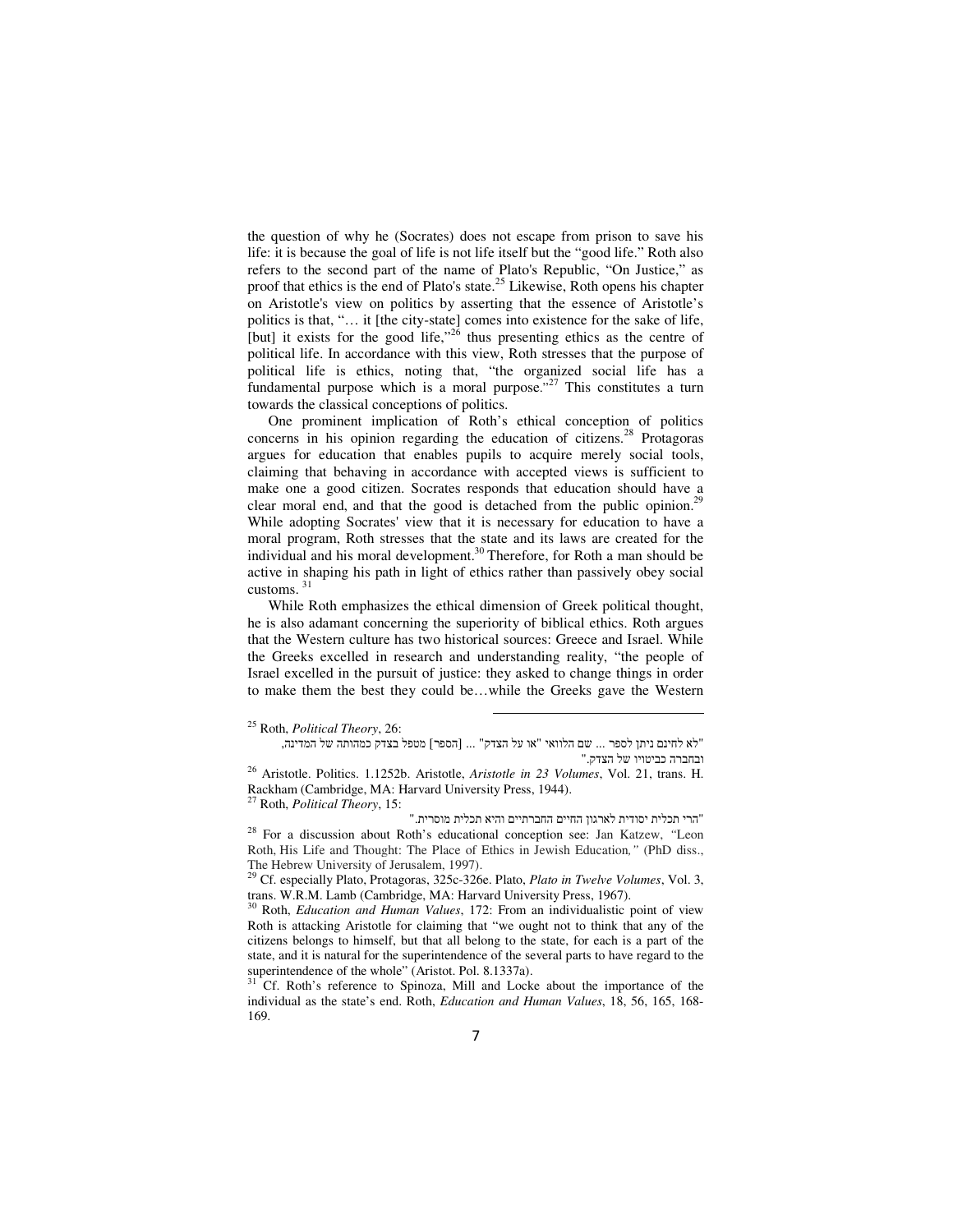world science, the people of Israel gave it ethics."<sup>32</sup> The ethical relevance of ancient and modern Jewish texts, including the Bible and rabbinic literature, was one of Roth's primary concerns. Shortly before his death, he formulated his basic conclusion:

For traditional Jewry the Torah – that is, please remember, *Judaism* – was essentially and primarily a doctrine of life and love and kindness and fair dealing and pity. It is no use anybody saying anything to the contrary, be he anthropologist or theologian or moral philosopher or mythologist. *For Jewry*  the Law, the Torah, is a law of life and kindness and love and decency and pity. This being the guiding principle, whatever appears contrary to it must be explained away.<sup>3</sup>

Roth stresses the Jewish ethical point of view, trying to draw out and illuminate a "Jewish ethics."<sup>34</sup> He defines it according to explicit and simple imperatives which, in his opinion, characterize "good" and "wrong" in the Hebrew Bible. On the side of good there is justice and judgment, clean hands and a pure heart, doing justly and loving mercy, and walking humbly with God. On the side of the bad there is sexual malpractice, human sacrifice, the breaking of vows, and the grinding of the face of the poor.<sup>35</sup>

The practical dimension of Jewish ethics is evident for Roth. Where he deals with the relevance of Judaism to the modern world Roth states: "The Hebrew Bible … demands not thinking but doing, not a creed but a moral way of life."<sup>36</sup> He states unequivocally that, "this side of Hebraism, the passion for Justice in the concrete, far from being dead, is one of the living influences of our time."<sup>37</sup> In stressing the practical dimension of morals, Roth integrates his classical and Jewish background with what he sees as Aristotle's emphasis in the *Ethics* on a "practical aim" as opposed to merely theoretical investigation.<sup>38</sup>

 $\overline{a}$ 

<sup>37</sup> Ibid., 468.

<sup>32</sup> Roth, *Education and Human Values,* 146-147. Cf. Leon Roth, "Jewish Thought as a Factor in Civilization," in *Is There a Jewish Philosophy?*, 29-30.

<sup>33</sup> Leon Roth, "Moralization and Demoralization in Jewish Ethics,"*Is There A Jewish Philosophy?* , 137-138.

<sup>&</sup>lt;sup>34</sup> For example, see Roth, "Moralization and Demoralization in Jewish Ethics," 128-143.

 $\frac{35}{35}$  Roth, "Jewish Thought as a Factor," 33. For another example of his discussion about the nature and practical implications of Jewish Ethics, see: Roth, *Education and Human Values*, 22-25.

<sup>&</sup>lt;sup>36</sup> Roth, "Jewish Thought in the Modern World," 466.

<sup>38</sup> Aristotle, Nicomachean Ethics. 2.2.1, in *Aristotle in 23 Volumes*, Vol. 19, trans H. Rackham. (Cambridge, MA: Harvard University Press, 1934); Roth quotes this point in Roth, "Education and Human Values," 51; According to this conception of philosophy, Roth criticizes Descartes for concentrating on concepts as the aim of philosophy, claiming that "however not the concept, but the reality, is the essence": Leon Roth, "Philosophy and Ahad Ha'am," in *In Memory of Ahad Ha'am* (Jerusalem: The University Press, 1937), 11 [Hebrew].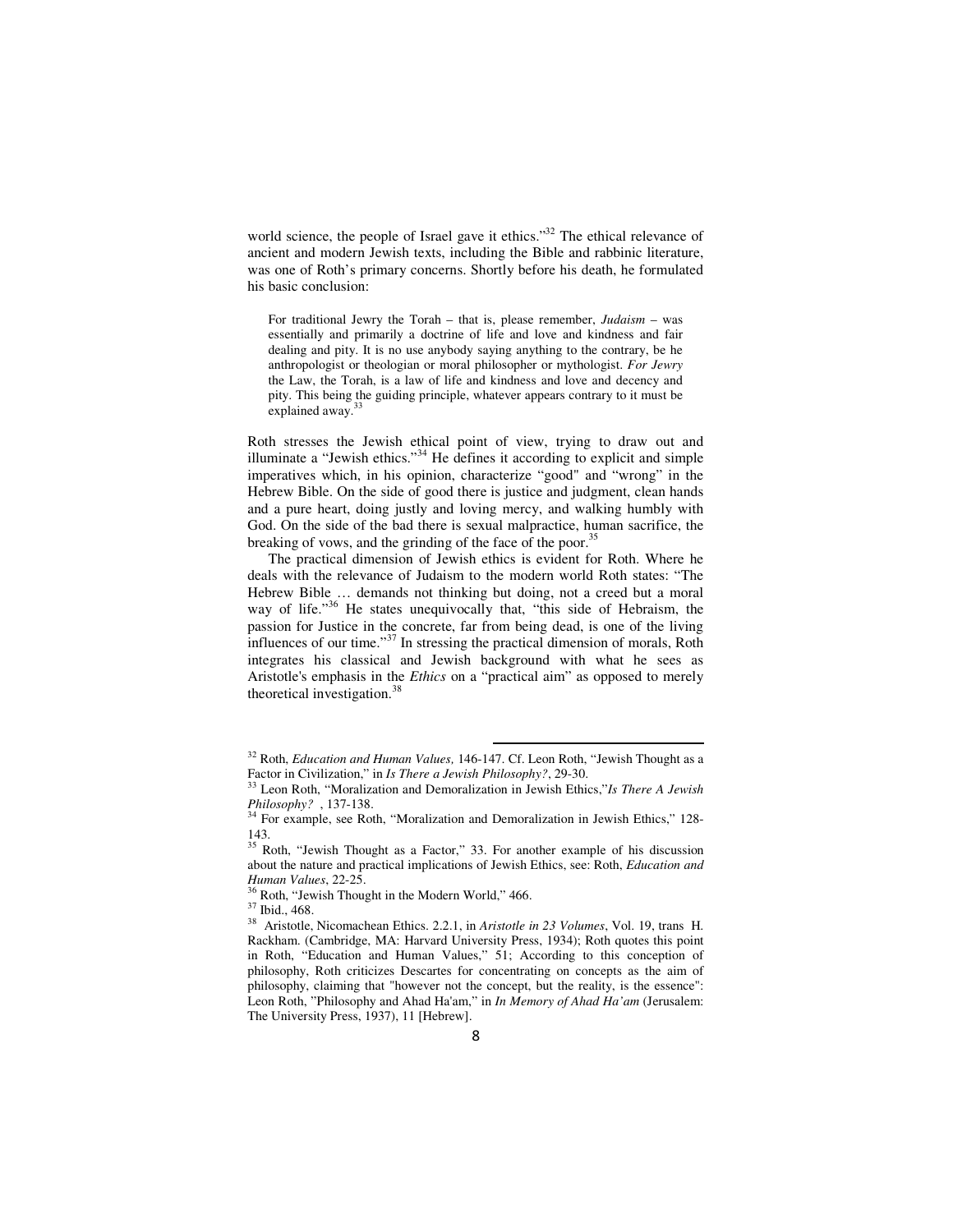### **3. Jewish Ethics**

The most fundamental element of Jewish ethics for Roth is the knowledge of One God. God is, for Roth, the creator of heaven and earth, standing independently and apart from the world as the "impartial spectator of the moralists," or with a "view of the whole of the philosophers."<sup>39</sup> God stands above, equally and impartially, before all. $^{40}$  For Roth, God's independence from the world establishes an objective and impartial point of view as a condition for the existence of ethics. Therefore, "in his impartiality he is 'good,' that is, fair and equal to all," and thus, God is the only "who may be said ... to be good."<sup>41</sup> God's goodness is the foundation for ethics,<sup>42</sup> but once ethics is established, the personal interest—as a guiding principle of human behavior**—**must be rejected.<sup>43</sup> Thus, this is the starting point of Roth's rejection of utilitarianism in favour of ethics.

The second point of Roth's conception of Jewish ethics is the connection between the knowledge of the One God and the love of Him. Roth argues that love or *Eros* is the driving force behind human development. He in fact writes that, "the driving force of man in his development is *Eros,* which is the aspiration of the imperfect towards perfection ... following Plato we have used the word aspiration, but the more accurate word is imitation."<sup>44</sup> Here lies the notion of Imitatio Dei. With the knowledge of God and His goodness as the basis of ethics, love appears as the aspiration of the imperfect man towards perfection. Imitation of God is the principle by which man can strive towards perfection. This imitation of the good, righteous, and pure, ways of God is the essence of ethics.<sup>45</sup> The "unitariness" of God implies for Roth "one world, one humanity, one universal order, one norm of logic, one

<sup>39</sup> Leon Roth, "The Goodness of God," *Journal of Philosophical Studies* 2, no. 8 (1927): 512-513; See also Leon Roth, *Judaism, A Portrait* (London: Faber and Faber Limited, 1960), 21: "The ethical objection to polytheism is that is makes possible a variety of moral standards … monotheism cuts this away. There is one standard only, one right and wrong."

<sup>40</sup> Leon Roth, "Imitatio Dei and the Idea of Holiness," in *Is There A Jewish Philosophy?*, 26.

<sup>&</sup>lt;sup>41</sup> Roth, "The Goodness of God," 513.

<sup>42</sup> Ibid., 503-515.

<sup>43</sup> Roth, *Judaism, A Portrait*, 167: "… a discussion between Socrates and his friends on the nature of justice; and one of the younger man says that, if we wish to persuade people to live the life of justice, we must show them not that the life of justice 'pays dividends' but that it is good in itself … Is it not a commonplace that the Bible is on prolonged appeal to pains and penalties; not to morality but to interest? … The basis of Biblical morality is far from being utility in any shape … Goodness and interest stand opposed to one another."

<sup>44</sup> Roth, *Education and Human Values*, 37; Cf. Plato Tim. 29e, and Plato Sym. 210b, in *Plato in Twelve Volumes*, Vol. 9 trans. W.R.M. Lamb (Cambridge, MA: Harvard University Press, 1925)..

<sup>45</sup> Roth, *Education and Human Values,* 38.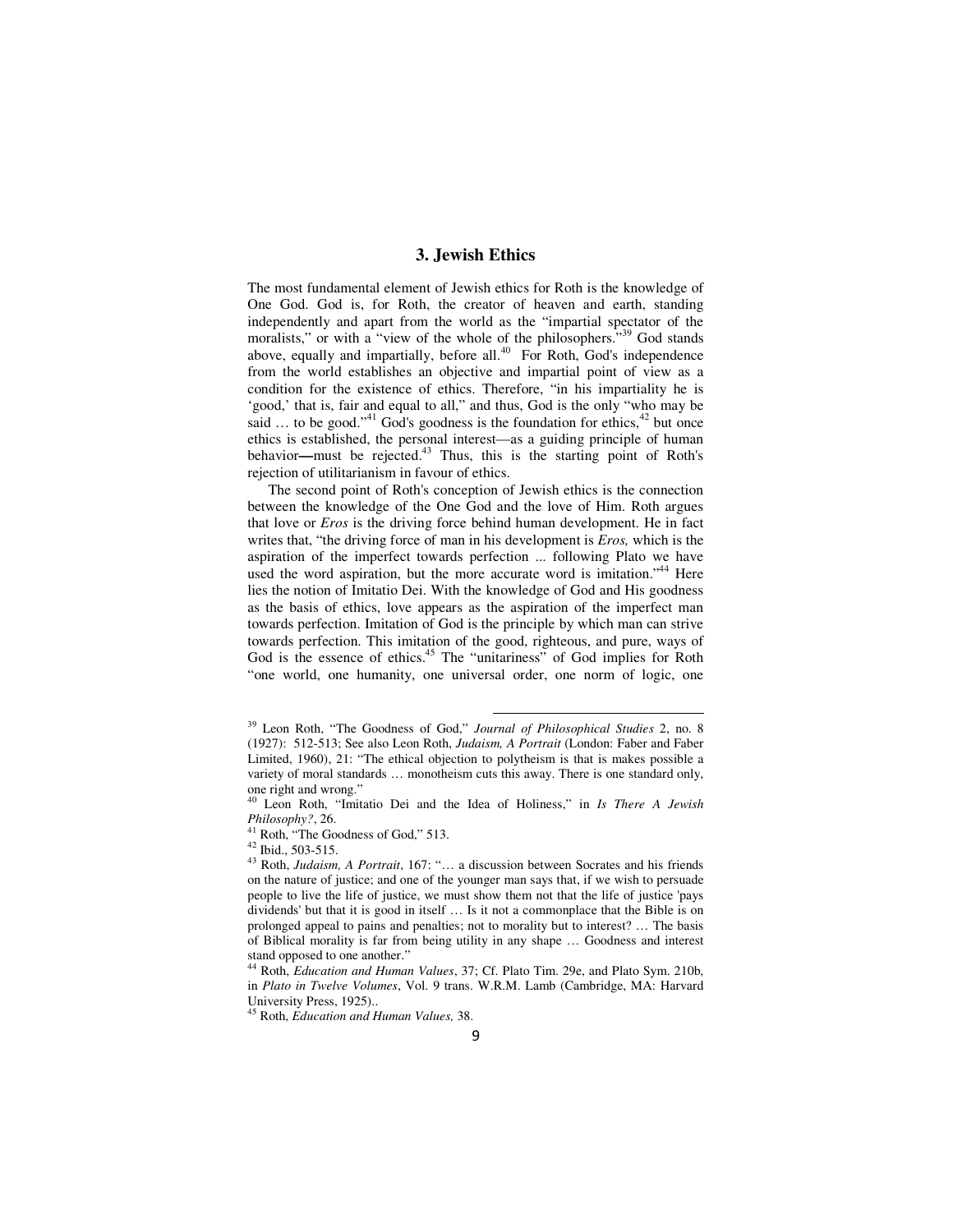standard for morals."<sup>46</sup> By adopting these principles and rejecting the relativist point of view, Roth reinscribes truth and justice as the attributes of God that man should imitate. The proper love of God and His imitation by man is expressed in God's calling to Abraham, "…in order that he [Abraham] should command his children and his household after him to practise the way of God, that is to do justice and judgement."<sup>47</sup> Thus, Abraham, the imitator of God's ways, is named by Isaiah, "My Lover."<sup>48</sup> Abraham, in his imitation of God fulfilled his love of God, thus he is God's "Lover".

The two principles, one of imitation and the other of freedom, may appear contradictory. Roth clarifies that imitation is not an artificial repetition of another's behaviour that undermines the independence of the imitator. On the contrary, by imitating the *ideal*, the imitator, "understands and acts by his own reason. He is a vibrant and creative personality."<sup>49</sup> The wisdom of man is an example of such a principle of imitation towards perfection: we cannot be completely wise—"*sophoi"*—but only lovers of wisdom— "*philosophoi*"—"i.e. aspire for wisdom."<sup>50</sup>

According to Roth, since God delights in moral action, perfection for man lies in the imitation of God and His ways. Jeremiah declares: "but let him [man] that glorieth glory in this, that he understandeth, and knoweth me, that I am the Lord which exercise loving-kindness, judgement and righteousness in the earth; for in these I delight."<sup>51</sup> Maimonides in turn explains that there is a duty to know God and to imitate—on earth—His moral acts, which are "loving-kindness, judgement and righteousness."<sup>52</sup> Through these passages, among others, Roth lays out the centrality of the imitation of God in Judaism.

Ethics for Roth is based on the idea of the knowledge of God, the love of Him and His imitation. The next stage in ethics for Roth is its practical implications. In his words, "the right way of life is conceived of as the detail of the general principle of the love of God, and by it [the right way of life] the love of God is preserved from becoming an empty formula or an abstract desiderium."

While Roth argues that the implications of ethics are universal and oblige all mankind, their origins are distinctively Jewish. Reading Maimonides, Roth attributes these ideas to the rabbinical tradition, stressing that "the idea of serving for love is a rabbinic commonplace," and quotes Maimonides as follows:

<sup>46</sup> Roth, *Judaism, A Portrait*, 21-22.

<sup>47</sup> Roth's translation of Genesis 18:19 in Roth, *Judaism, A Portrait*, 15, 33.

<sup>48</sup> Isaiah 41:8 in Roth, *Judaism, A Portrait*, 169; Leon Roth, "Baruch Spinoza His Religious Importance for the Jew Today" in *Is There A Jewish Philosophy?*, 101.

<sup>49</sup> Roth, *Education and Human Values*, 54, 178, 180.

<sup>50</sup> Ibid., 70-71.

<sup>51</sup> Roth's translation of Jeremiah 9: 23 in Roth, *Judaism, A Portrait*, 170.

<sup>52</sup> Roth's translation of Maimonides, *The Guide for the Perplexed*, III, 54.in ibid., 170-171.

<sup>53</sup> Roth, "Jewish Thought as a Factor," 34.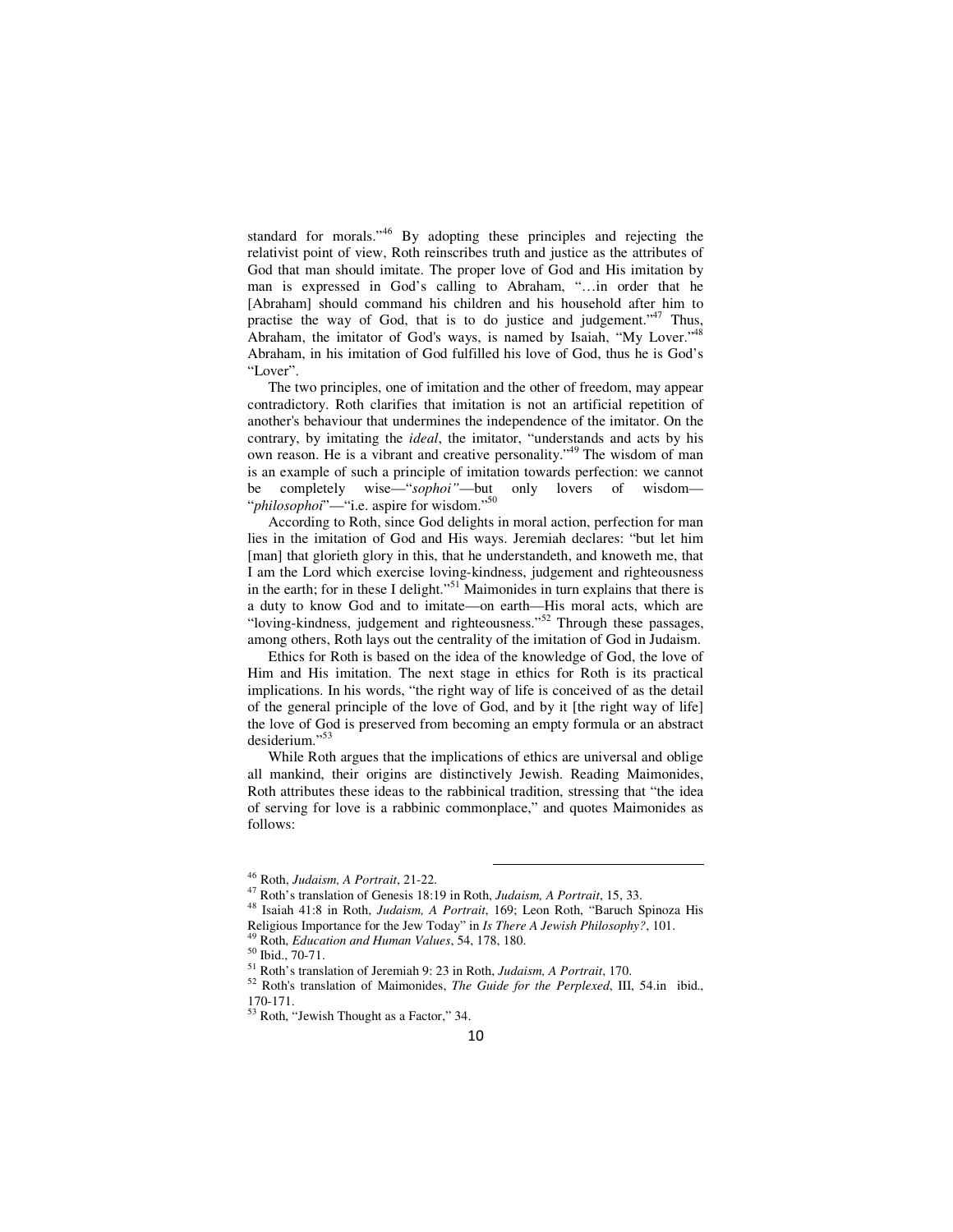Whoever serves God out of love occupies himself with the study of the Law and the fulfillment of the commandments, and walks in the path of wisdom, impelled by no external motive whatsoever, moved neither by fear of calamity nor by the desire to obtain material benefits; such a man does what is truly right because it is truly right, and ultimately happiness comes to him as a result of his conduct. This standard is indeed a very high one; not every sage attained to it. It was the standard of the patriarch Abraham whom God called His "lover" because he served only out of love. It is the standard which God, through Moses, bids us achieve, as it is said: "and thou shalt love the Lord thy  $\mathrm{God.}^{\ddagger}$ 

In Roth's writings, the connection between the idea of One God and the love of God as a motive for moral action becomes clear. Interpreting the Shema Yisrael [one of the Jewish fundamental texts] he states: "It is an amalgam of knowledge, action and love, the knowledge preceding the love and issuing in action."<sup>55</sup> First we reach the knowledge of God, second we love Him and third we act in light of this love by His imitation.

### **3.1 Political Implications**

Having investigated how for Roth the knowledge of God, the love of Him, and His imitation, form the basis for Jewish ethics, this paper now presents the political implications of this concatenation. The main political implication, Roth suggests, is the principle of love of one's fellow man. This will be demonstrated as a political implication that mitigates the tension between freedom and bondage.

Roth addresses the political implications of Jewish ethics through the analysis of a well-known passage of the Sifra on Leviticus: "Rabbi Akiva said: 'And thou shalt love thy neighbour as thyself'—this is a great principle in the Law. Ben Azzai said: 'This is the book of the generations of man'—this [Ben Azzai's principle] is a greater principle than that [Rabbi Akiva's principle]."<sup>56</sup> Since the text does not offer explanations, the question for Roth is why Ben Azzai's principle is considered greater than Rabi Akiva's. Here is not the place to assess whether Roth is correct in his interpretation. It is enough to understand the way that he interprets this controversy in order for us to understand his approach. The reconstruction that Roth is adapting to this controversy, is based upon the commentary of the Matnot Kehunah:

Rabbi Akiva said: 'And thou shalt love thy neighbour as thyself'—this is a great principle in the Law. Ben Azzai said: 'The verse 'this is the book of the generations of man; in the day that God created man, in the likeness of God

<sup>54</sup> Roth, *Judaism, A Portrait*, 169;Maimonides, *Mishneh Torah*: Repentance, vol. 1, trans. Simon Glazer (New York: Maimonides Publishing Co., 1927), 10:3-4.

 $5$  Roth, "Jewish Thought as a Factor," 34.

<sup>56</sup> Translation of *Sifra Kdoshim* 4:12 in Roth, "Moralization and Demoralization," 133.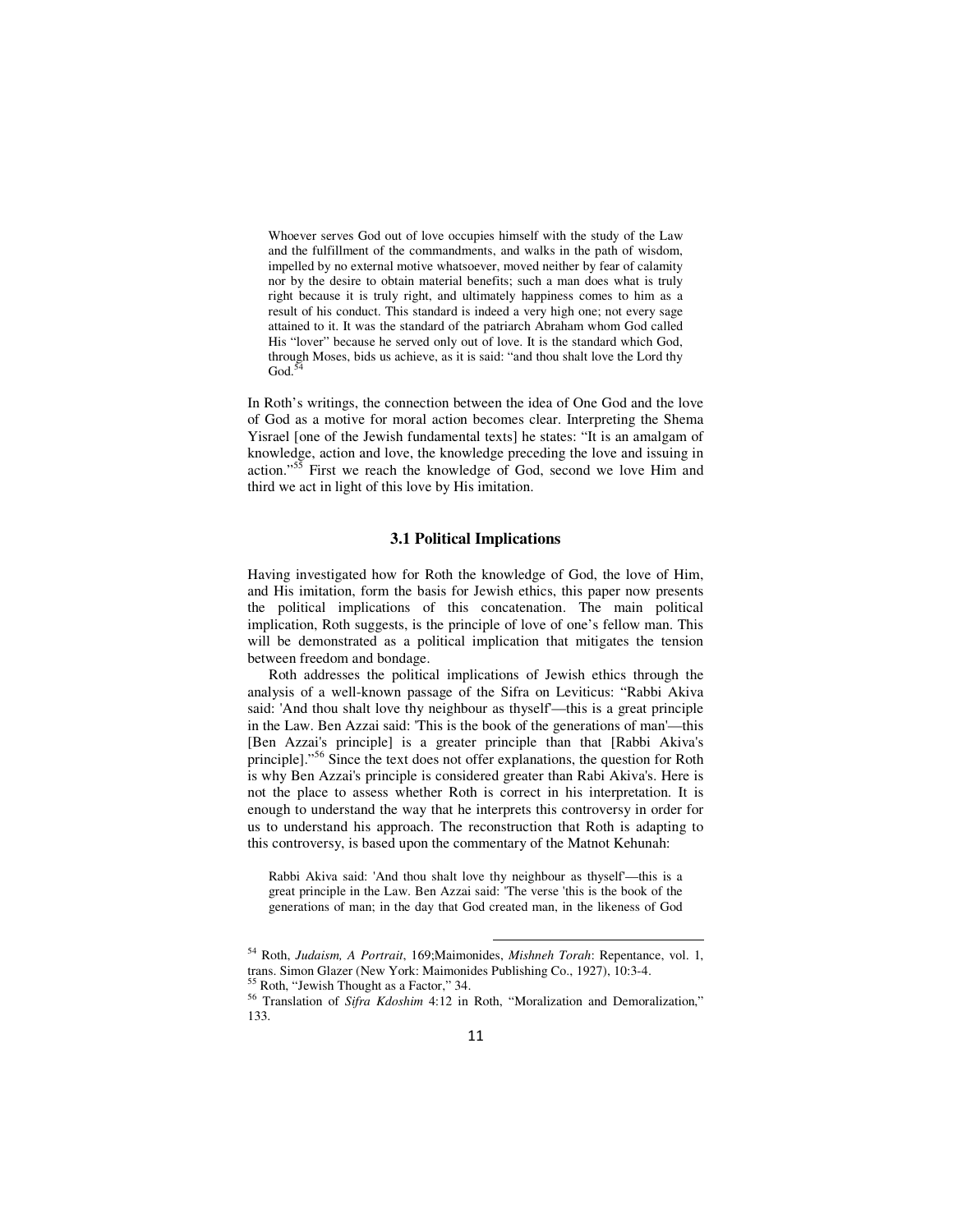made he him' is a greater principle. It teaches us that we must not say [as we might, if we only loved our neighbour *as* ourselves]: 'Since I have been contemned, let *my fellow too* be contemned just as I was; since I have been cursed, let *my fellow too* be cursed just as I was'. Rabbi Tanhumah [a later teacher] explained: 'if you do that, know who it is whom you contemn: you contemn God in whose likeness man was made'.<sup>5</sup>

For Roth, this controversy is an example of classical Jewish literature arguing rationally about morals. He presents Rabbi Akiva's argument as having the character of a social contract, in which one will love one's neighbour as one will be loved in society. Ben Azzai, on the contrary, argued that the love of one's fellow man is based upon the idea that man was created in the likeness of God. For Roth, Rabbi Akiva's kind of love is not worthy. The danger of disconnecting the love of God from the love of man is considerable, since, as Roth puts it: "If Akiva's principle is to be the determining principle in morals, moral action (Ben Azzai argues) would disappear."<sup>58</sup> Without the idea of the One God, the love of Him and His imitation, as the basis for ethics, there is no room for love of man. Rabbi Tanhumah explains the connection between the love of God and the love of man: if you condemn a man, who was created in the likeness of God, it is God Himself that you condemn. Thus, the love of one's fellow man is not based upon one's will but is actually ones moral duty. Unsurprisingly, Roth's interpretation of the controversy reiterates his rejection of utilitarianism and social contract as the sole basis for ordered society, in favour of Jewish ethics.

Roth explains that Rabbi Akiva eventually changed his mind, and adopted Ben Azzai's conception of love of man which was created in the likeness of God. In *Pirkei Avot*, Rabbi Akiva said: "Beloved is man in that he was created by the likeness, even greater love was shown him in making him conscious of the fact that he was created by the likeness."<sup>59</sup> The imitation of God's ways includes showing love for one's fellow man. This connection between the love of God and the love of man in Judaism is a basic element for Roth. God's impartiality implies a universalistic view of the world, which does not differentiate between a "fellow Jew… or even neighbour, but *man*, and man ... as 'created by the likeness'."<sup>60</sup>

The ethical judgment of politics has additional important implications. One such implication is Roth's criticism of the lack of morals in Spinoza's interpretation of the bible. Roth does not accept Spinoza's interpretation of the covenant between the people of Israel and God as a merely a political act while ignoring its religious and ethical aspects. According to Roth, the covenant is a distinct religious act by which the bible distinguishes the people of Israel. The Torah symbolizes a way of life that created and shaped a

<sup>57</sup> Roth, "Moralization and Demoralization" 134; Roth, *Judaism, A Portrait*, 173.

<sup>58</sup> Roth, "Moralization and Demoralization," 135.

<sup>59</sup> Ibid.; Roth, *Judaism, A Portrait*, 95.

 $60$  Roth, "Moralization and Demoralization," 135. For more about his universalistic view, see for example the article "Jewish Thought in the Modern World" by Roth, mentioned previously.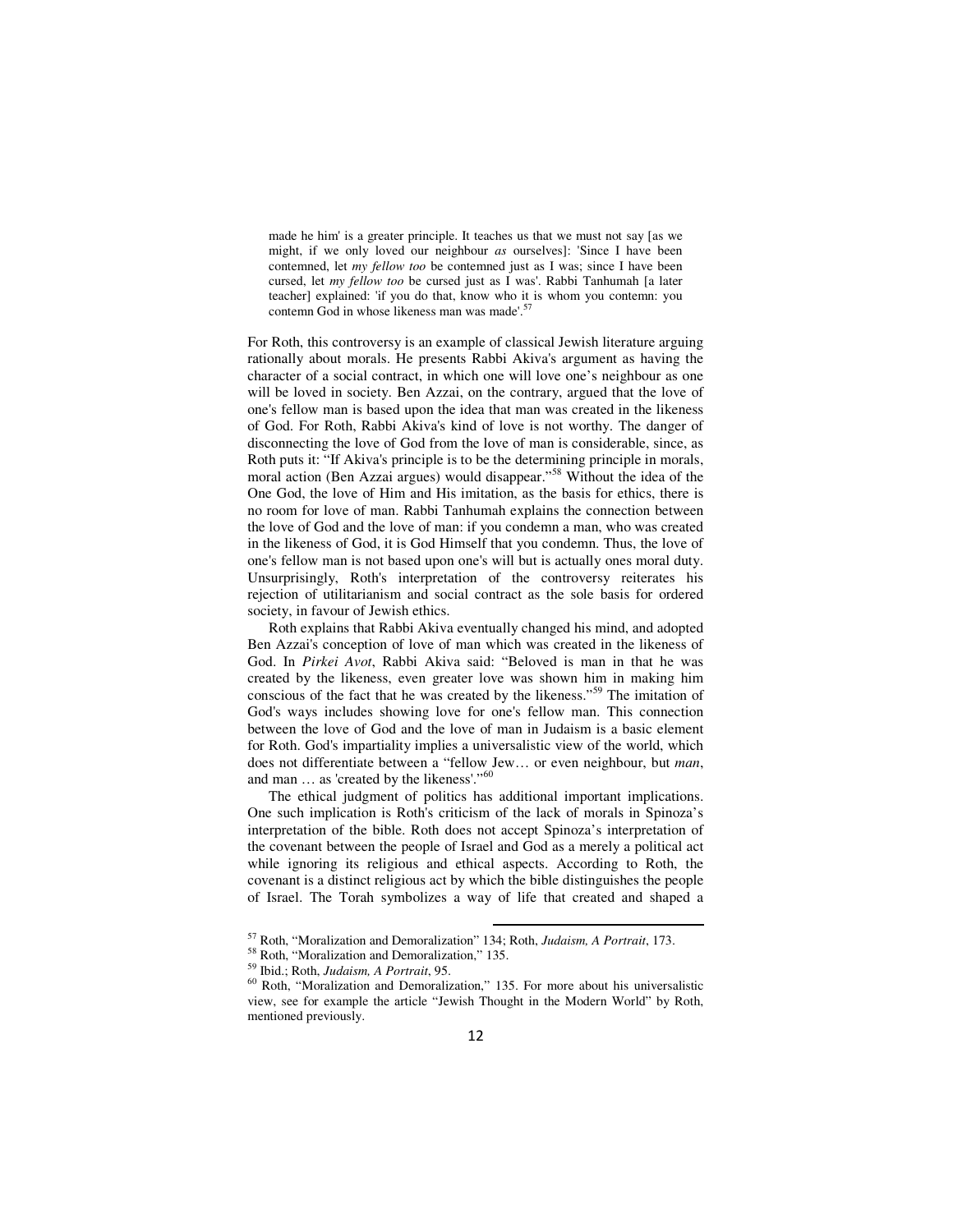people and not a way of life that was shaped by a people. Therefore, Roth rejects Spinoza's attempt to strip the bible of the ethical call which is an essential part of the Jewish religion. This call is also God's calling to Abraham to do justice and judgment, and, according to Roth, without these ethical duties there is no Judaism.<sup>61</sup>

Another implication of the ethical approach to politics can be derived from the way Roth explains the word "Torah," a word that originates from the Hebrew word "Teaching" (הוראה). Against autonomic conceptions of human will, the Bible states that human will is not in fact sufficient to establish the law. On the contrary: "When men see their will as the sole source and substance of law, the result is chaos and destruction."<sup>62</sup> In the discussion between Rabbi Akiva and Ben Azzai, it is clear why Roth thinks that human's will by itself leads to destruction. According to the bible, the law should always "be engraved on the heart." The origin of the law is external to man, "but in man's highest development he need not be taught it because it is written within."<sup>63</sup> Man evolves in accordance with his imitation of God, from imperfection towards perfection, thus developing his ethical personality and engraving on his heart the—external and moral—law. Through the love of God and His imitation, man moves from "enslavement to the external law" towards "internal freedom." This is the essence of the practical way that Roth offers to mitigate the conflict between freedom and bondage in politics.

For Roth, political freedom does not mean that we can act in accordance with our desires. As we have seen, Roth rejects human will as the sole basis of the law: "… this freedom [based on will alone] is not freedom and not worthy. The important thing is not that we say what we wish, but that what we wish to say would be worthy of saying." If freedom is meant to enable men to do everything they desire, then "it is a total anarchy."<sup>64</sup> What is essential according to Roth is that man must have an external ethical beacon to guide him towards ethical behaviour. Roth quotes Aristotle: "… there exist certain persons who are essentially slaves everywhere and certain others who are so nowhere."<sup>65</sup> Roth argues that "it is clear that the freedom of a free man is not external (economically or politically) but internal: it is the freedom from enslavement to ignorance and desires."<sup>66</sup> The one who acts according to his own will is not really free, but slave. The free man has internal freedom, that is, he accepts the ethical external law and by love of God and His imitation, engraves it on his heart.

The Practical answer Roth has to offer to the conflict between freedom and bondage lies in the idea of "love." Love enables Roth to explain the condition in which man is found simultaneously in bondage and free.

<sup>61</sup> Roth, "Baruch Spinoza," 101-102.

<sup>62</sup> Roth, "Jewish Thought as a Factor," 39.

 $63$  Ibid.

<sup>64</sup> Roth, *Education and Human Values*, 147.

<sup>65</sup> Aristot. Pol. 1.1255a; Roth, *Education and Human Values*, 70.

<sup>66</sup> Roth, *Education and Human Values*, 73, 168-169.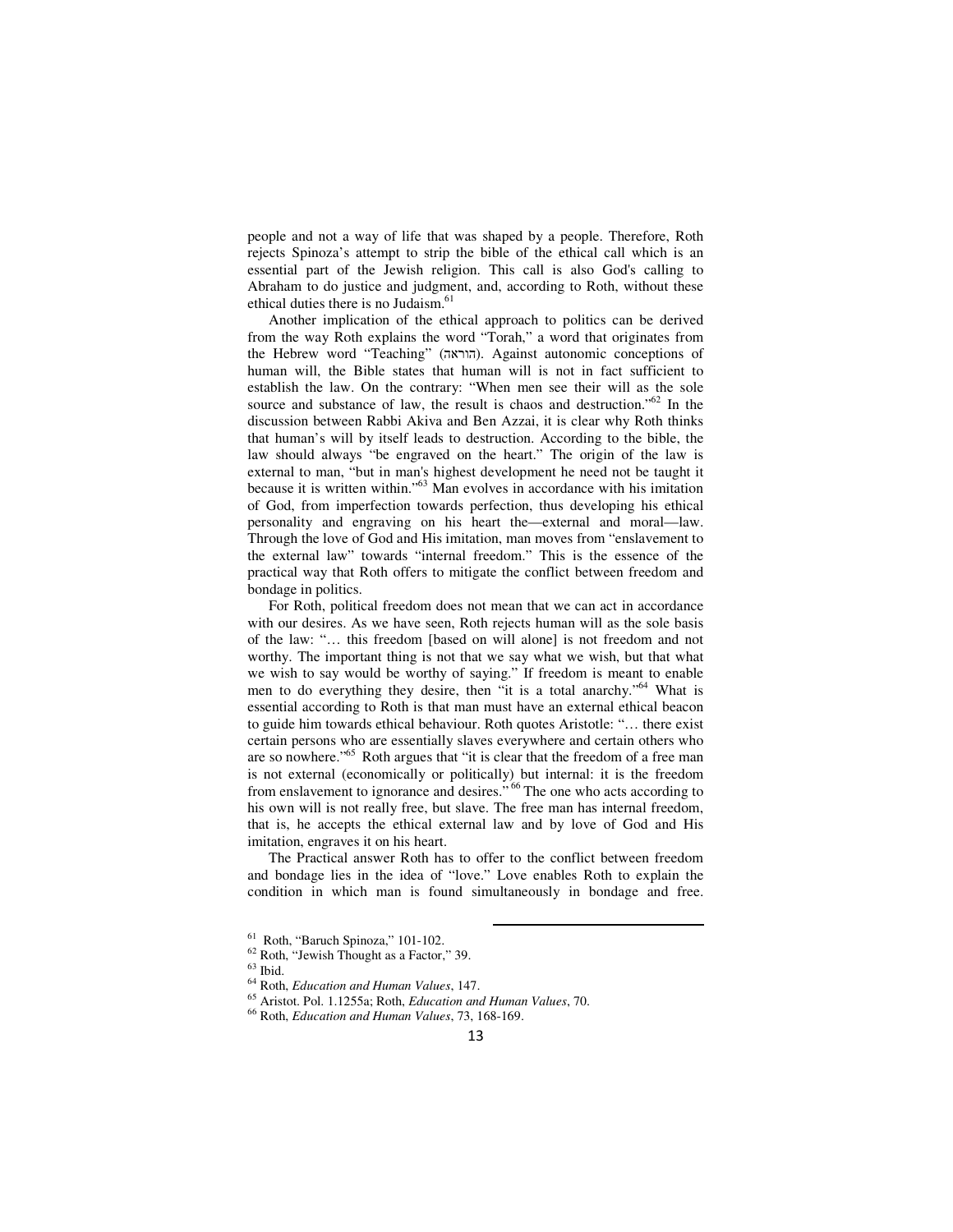However, the connection between the love of God and the political existence is not clear at first sight. It becomes clearer through the philosophical scheme that Roth has to offer. We formulate it by four stages: (1) the knowledge of God is the basis for ethics; (2) the love of God is the aspiration of imperfect man towards perfection; (3) the imitation of God is a mean to fulfill the love of God; (4) the imitation of God has practical implications in temporal life.<sup>67</sup> The concept of the "Kingdom of God" is the concept which expresses fully Roth's argument. Roth quotes Hobbes' claim that, "the Kingdom therefore of God is a real, not a metaphorical kingdom."<sup>68</sup> Roth argues that religion and moral action are not identical, but that they are indissociable. "It is this central fact which is crystallized in the phrase the 'Kingdom of God'. The goal is an ordered society, a human community."<sup>69</sup> The knowledge of God, the love of Him and His imitation are meant to establish a moral society in which individuals are characterized by internal freedom and worthy behaviour. That society symbolizes the Jewish "good life" and the practical suggestion that Roth has to offer.

According to Roth, freedom cannot exist without bondage. As mentioned above, the freedom we strive for is "internal." *The bondage to law means the imitation of God and internalization of the moral law into one's personality by writing it on the heart, and realizing it in reality.* 

Freedom is freedom to live under law. Freedom is the basis of all community life; law—justice—is its framework and guarantee; and law like freedom, is the more firmly established when written in the heart. Bondage is of many kinds. It may be spiritual as well as material. The ultimate bondage is of the mind  $\ldots$  He is thus the supreme liberator.<sup>7</sup>

Absolute freedom is only achievable by unifying the external moral law with human will. However, according to Roth, man cannot reach this perfection. He can only love God, imitate Him and being close to Him. Even the most ethically developed person will be always in bondage to the external law. But without bondage to the external moral law there would be no freedom at all but a bondage to ignorance and desires. Unlike the law which is detached from ethics and based solely on human's will that leads to bondage, *the ethical law drives man towards freedom and perfection* even

<sup>67</sup> Also see: Leon Roth, *Spinoza* (London: Benn, 1929, 2nd ed. 1954), 142-143. "… he is the most perfect man who is united with God, the most perfect Being of all … this conception is offered as a practical rule of life for the generality of mankind…."

<sup>68</sup> Thomas Hobbes, *Leviathan: Or the Matter, Forme and Power of a Commonwealth, Ecclesiasticall and Civil*, ed. Michael Oakeshott (Oxford: Blackwell, 1946), 269. also see online: http://oregonstate.edu/instruct/phl302/texts/hobbes/leviathan-

g.html#CHAPTERXXXV, accessed May 18, 2012; Roth of course rejects the Hobbesian state which is "founded on fear and maintained by terror": Roth, *Education and Human Values*, 58.

<sup>69</sup> Roth, *Judaism, A Portrait*, 58.

<sup>70</sup> Cf. Roth, "Jewish Thought as a Factor," 72.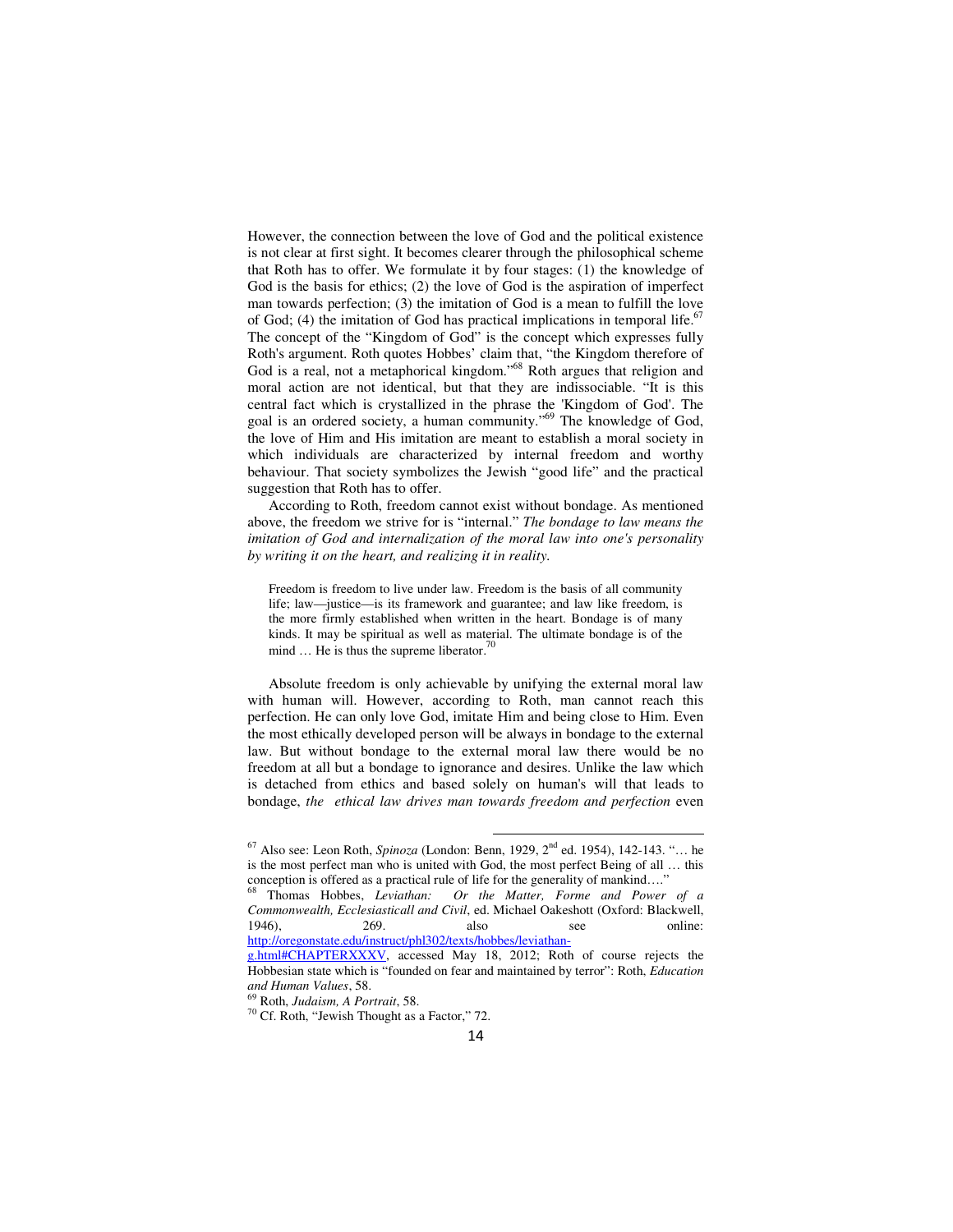though absolute freedom can never be achieved. This is the practical answer Roth offers, in which ethical law (Torah) imposes a unique bondage that leads man towards freedom.<sup>71</sup>

#### **3.2 Love and Citizenship**

One prominent terrestrial expression of Roth's ethical view of politics is his concept of citizenship. As we have shown, the notion of love is fundamental to his understanding of politics and central to his attempt to mitigate the conflict between freedom and bondage. In Roth's writings on democracy, equivalent notions of love come into play in his definition of citizenship. We must begin to analyze Roth's conception of citizenship by means of the question that he presents concerning the reason why voting and participation in election is a fundamental duty of citizens in a democracy. Perhaps unsurprisingly, Roth rejects the view that every citizen should deal with his own interests and vote with his personal interests in mind.

The answer of Roth is of a moral principle of "democratic responsibility" (אחריות דמוקרטית), which means that every voter should see himself as the only voter that will make a decision about the issues at stake for the public. The citizen in democracy should see before his eyes the good of the others.<sup>72</sup> A citizenship that is characterized by a "democratic responsibility," is the basis for ethical legislation that liberates the individual. The ethical law is the only one that guides towards internal freedom. Contrariwise, a law that is based on human's will guides towards enslavement to ignorance and desires.

To support his idea of "democratic responsibility," Roth invokes Maimonides' view that "It is, therefore, necessary for every man to behold himself throughout the whole year in light of being evenly balanced between innocence and guilt; thus if he commit one sin, he will overbalance himself and the whole world to the side of guilt, and be a cause of its destruction; but if he perform one duty, behold, he will overbalance himself and the whole world to the side of virtue ..."<sup>73</sup>

In the same spirit, Roth defines the good citizen of a democracy as the one who has a "sense of responsibility," and sees the interests of the public as his own.<sup>74</sup> This is the manifestation of Roth's principle of love in the context of citizenship. His philosophical scheme—comprised of the knowledge of God, the love of Him, the practical dimension of His imitation, and the love of one's fellow man—shapes this view of citizen's duties as part of his internal freedom. The duty of the citizen stems from the love of one's fellow

 $<sup>71</sup>$  It is important to note that Roth does not advocate for theocracy. On the contrary,</sup> he opposed to it. Cf. Warren Zev Harvey, "The Religious-Political paradox according to Leon Roth," in *Religion and State in Twentieth-Century Jewish Thought*, ed. Aviezer Ravitzky (Jerusalem: Israel Democracy Institute, 2005), 357-366.

<sup>72</sup> Roth, *Government of the People,* 31-32.

<sup>73</sup> Maimonides, *Mishneh Torah*: Repentance, 394, 3:4.

<sup>74</sup> Roth, *Government of the People,* 70-74.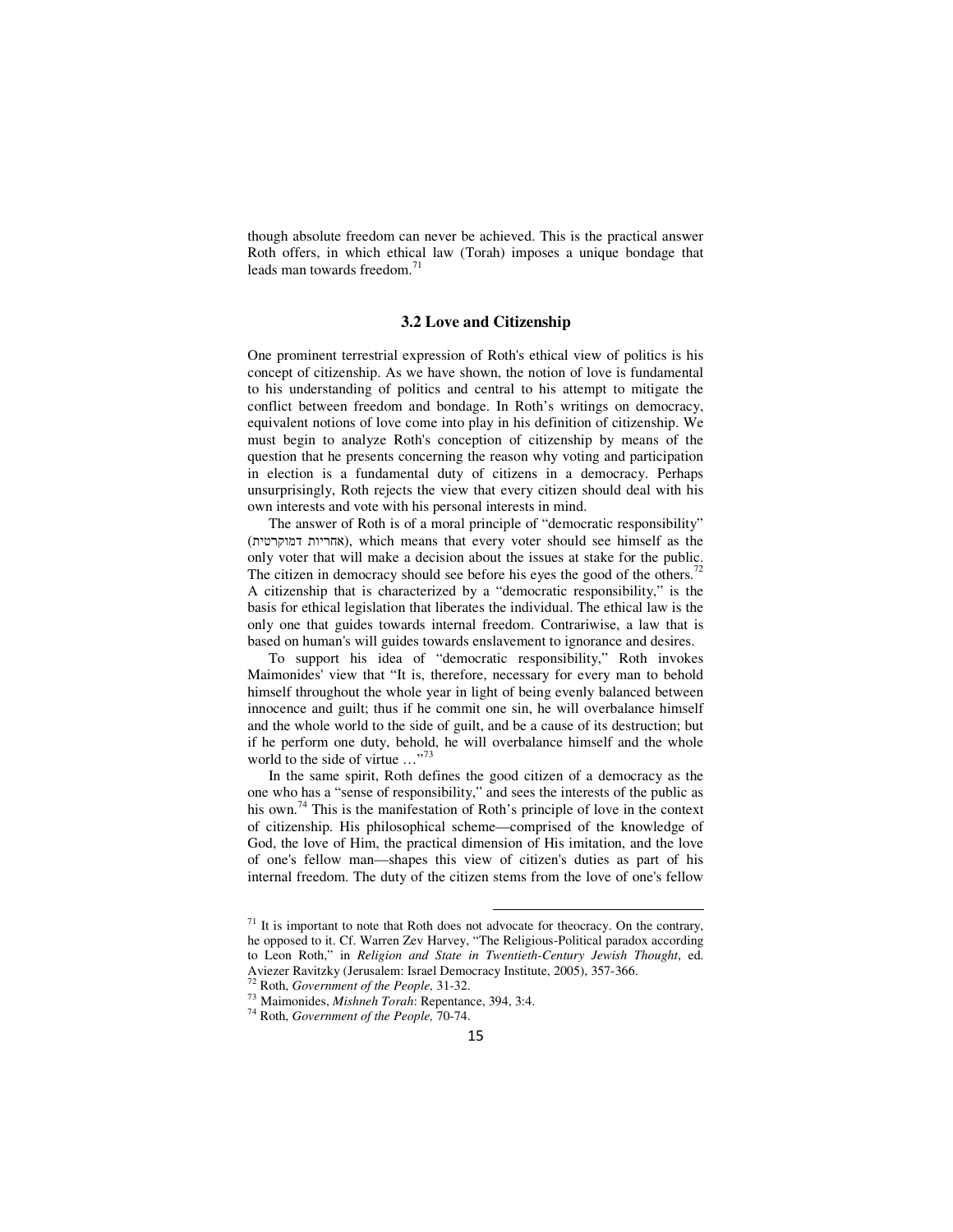man. The most important democratic expression of the notion of "love" is "responsibility." In the same vein, Roth uses terms such as "vigilant interest," "independent civic life," "free life" and "vigilance and democratic responsibility,"<sup>75</sup> which express his view of the worthy citizenship.<sup>76</sup>

A representative democracy in which the people participate in the political process enables the individual, motivated by his love for his fellow man, to act freely. In the same way, Roth shows some warmth towards the model of direct democracy, although ultimately rejecting it for the peril of a majoritarian tyranny.<sup>77</sup> The democratic model that he saw as favorable was the English representative model.<sup>78</sup> Ideally, in a representative democracy in which the citizen participates in the political process in its entirety, the citizen is effectively obeying himself.<sup>79</sup> However, this is only possible when the political process initiates active citizenship through encouraging the voicing of opinions, discussion of them, and the achievement of compromise. Roth offers a definition of democracy as "a regime by talks," an expression of the essential nature of citizen's political participation.<sup>80</sup> For Roth, the will is not enough. What are needed are ethical standards that guide the legislative process. The law is the "requirements of the mind when he is not occupied by desires, tendencies and personal aspirations" of citizens. $81$  This is the ideal and ethical law that Roth asks for. The aspiration for ethical perfection, expressed in a process of legislation, enables the citizen to be both in bondage and free. The citizen is in bondage to the ethical laws while free to create and influence them in light of the principle of love of man. Law is not the opposite of freedom, Roth explains. On the contrary, law is the practical guide of freedom. Political freedom needs bondage to the law, and writing the law on the heart assists man's development through imitation of God and the love of one's fellow man.

### **Conclusion**

The question of this article concerns the conflict between freedom and bondage in politics that is central in Roth's writings. While rejecting Western conceptions of politics as not sufficient to answer that question, Roth develops a philosophical argument based on Jewish ethics. The knowledge of God, the love of God, His imitation and its practical manifestation as the love

<sup>&</sup>lt;sup>75</sup> The Hebrew original phrases are:

<sup>&</sup>quot;התעניינות ערה ", " חיי אזרחות עצמאית ", " חיי חופש ", " ערות ואחריות ציבורית " <sup>76</sup> Leon Roth, "The Practical Import of the Sovereignty of the People" in *Educating the Citizen*(Jerusalem: Magnes Hebrew University, 1950), 37, 41 [Hebrew].

<sup>77</sup> Roth, *Political Theory*, 99.

<sup>78</sup> See for example: Leon Roth*, Seven Chapters on England and English Democracy*  (Tel Aviv: Yavneh, 1945) [Hebrew].

Roth, "National Discipline," 159-160.

ה היא שלטון על ידי דיבורים " 10: הדמוקרטיה היא שלטון על ידי דיבורים " Roth, *Government of the People*,  $R$ 

<sup>81</sup> Roth, "National Discipline," 160.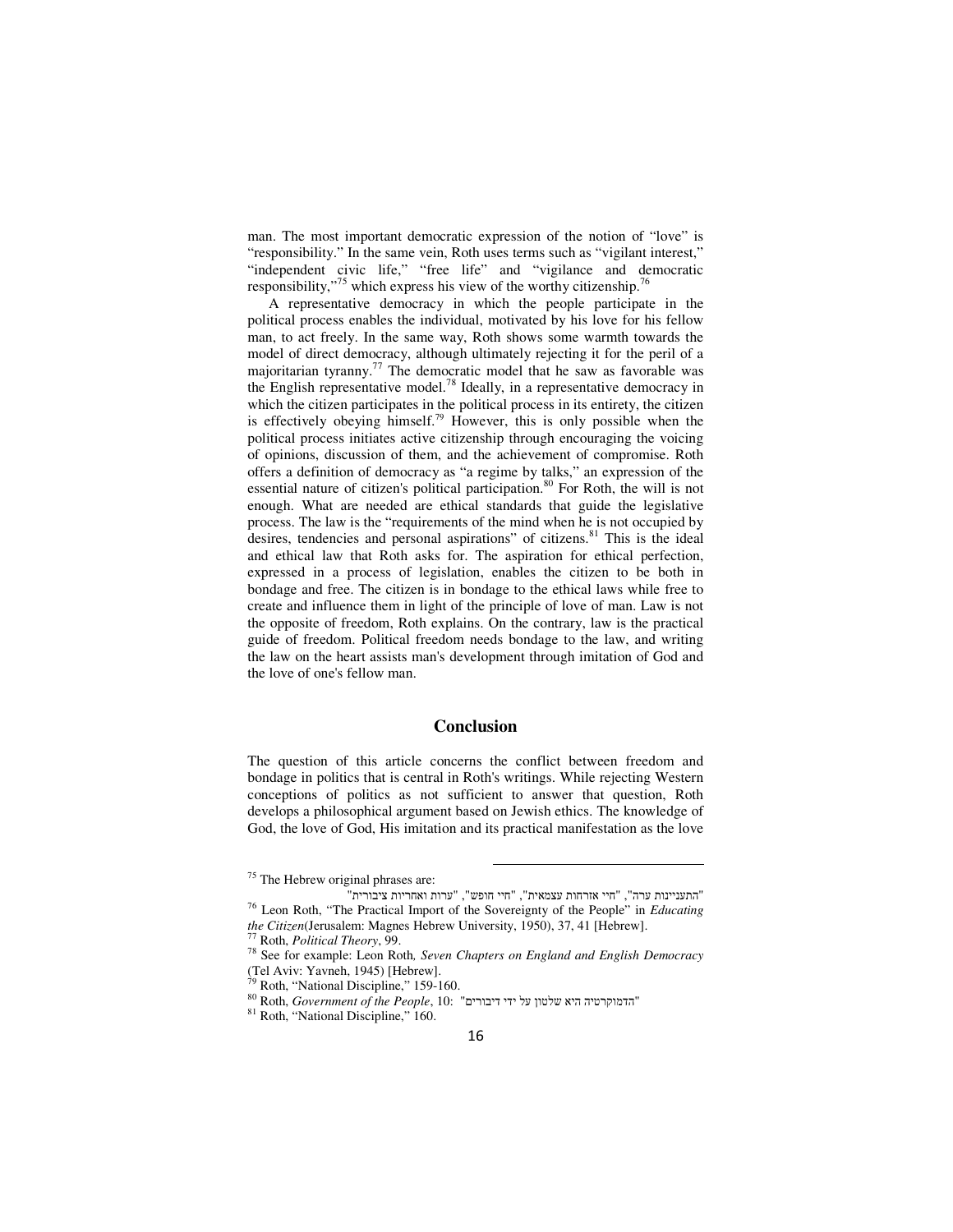of one's fellow man, are the basic elements of Roth's ideal state, the 'Kingdom of God'. In such a society, the individual is simultaneously both in bondage and free. He is in bondage to the external ethical law, but when he engraves the law on his heart, he is free. However, since perfection is not achievable, man needs to be reliably bound to an external law that can guide him—through imitation—towards freedom.

Roth's criticism of Western conceptions of politics as insufficient to answer the question of freedom and bondage, and his claim that this must be a pressing question in every society, have even more wide-ranging implications. His critique is a critique of democracy from the Jewish ethical point of view; one must not justify the act of a democratic state merely based on the fact that it involves a social contract*—one must judge it in light of the principle of love*. The fundamental basis of a state is ethics and ethics alone. A society whose state is based solely on a social contract, a society without a solid ethical basis, may one day collapse into a repressive regime.

The most effect means of preventing this collapse into a repressive regime is, according to Roth, the advancement of a particular concept of citizenship. A citizen in democracy has the ethical obligation to act with a "democratic responsibility" based on the principle of love of one's fellow man. The ideal state of Roth advances and encourages the principle of love. By this principle, Roth attains to a legislation that involves the citizens characterized by "vigilant interest"—and whose democratic process results in laws which are ethical. The citizen is in bondage to the laws and internally free. According to this practical answer, one should approach the society one lives in and work towards a democratic ethical process that is based upon moral education. Such a democratic process would involve the active political participation of the citizens who are guided by the principle of love.

The authors of this article see in Roth's philosophical argument an important contribution to shaping the Jewish "good life" in Israel. The political discourse in Israel tends to be divided into two systems of values. One stresses arguments from a Jewish, national and particular point of view. The other promotes liberal values of human rights and universalism as opposed to Judaism. However, Roth's reconstructed argument dissolves this dichotomy. The Jewish political conception of Roth enables a political path that combines Judaism and universalism, particularism and morals, nationality and human rights. Our call pertains to all of Israeli society, whether it promotes the Jewish or the liberal set of values. It is to go back to Roth's writings in order to establish a new vision of the Jewish "good life."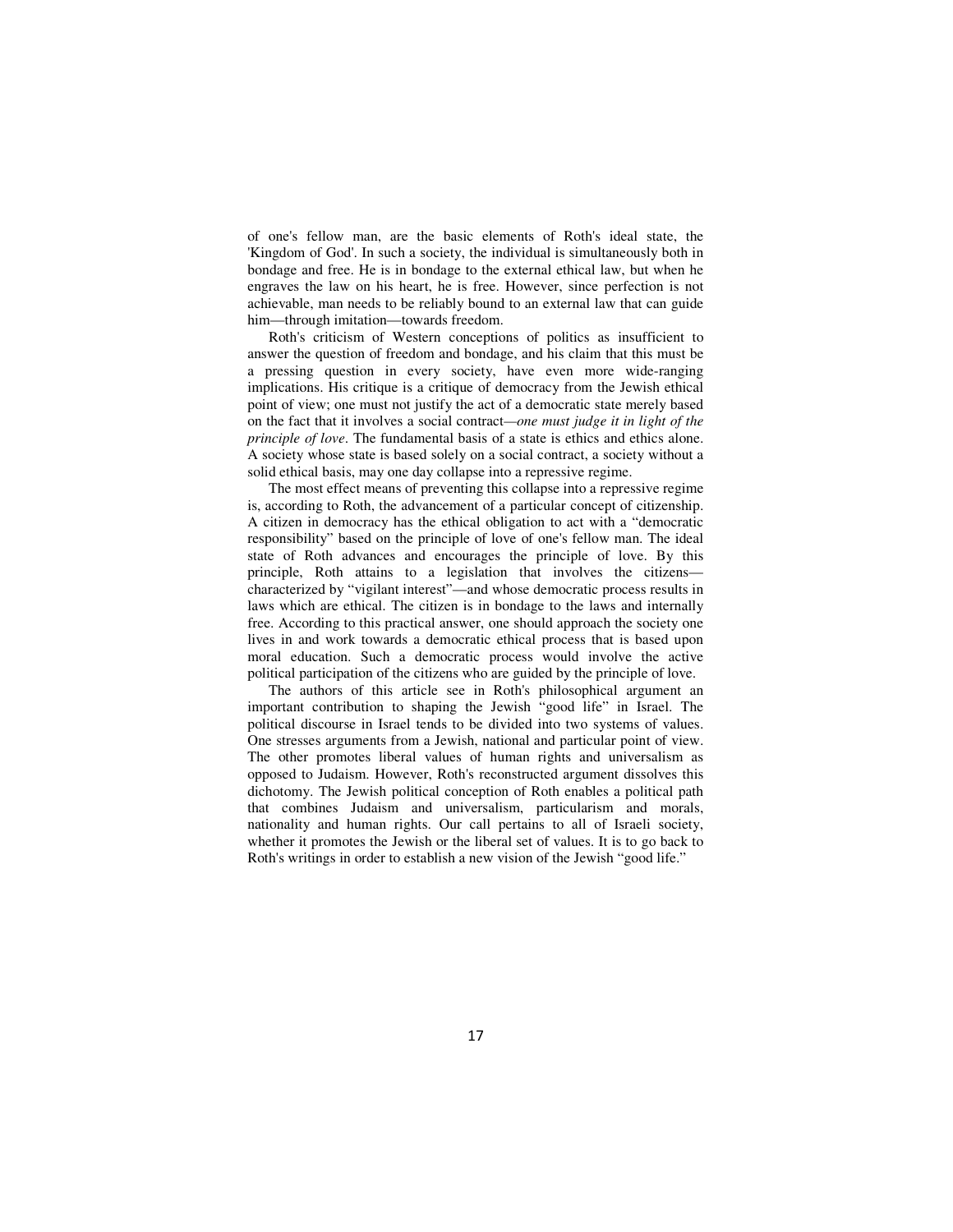### **Bibliography**

Aristotle. "Nicomachean Ethics." *Aristotle in 23 Volumes*, Vol. 19. Translated by H. Rackham. Cambridge, MA: Harvard University Press, 1934.

———"Politics." *Aristotle in 23 Volumes*, Vol. 21. Translated by H. Rackham. Cambridge, MA: Harvard University Press, 1944.

Gordon, Neve and Gabriel G. H Motzkin. "Between Universalism and Particularism: The Origins of the Philosophy Department at Hebrew University and the Zionist Project." *Jewish Social Studies* 9, no. 2 (2003): 99- 122.

Harvey, Warren Zev. "The Religious-Political paradox according to Leon Roth." In *Religion and State in Twentieth-Century Jewish Thought*, edited by Aviezer Ravitzky, 357-366. Jerusalem: Israel Democracy Institute, 2005.

Hobbes, Thomas. *Leviathan: Or the Matter, Forme and Power of a Commonwealth, Ecclesiasticall and Civil*. Edited by. Michael Oakeshott. Oxford: Blackwell, 1946.

Katzew, Jan. "Leon Roth, His Life and Thought: The Place of Ethics in Jewish Education." PhD diss., The Hebrew University of Jerusalem, 1997.

Maimonides. *Mishneh Torah*. Vol. 1. Translated by Rabbi Simon Glazer. New York: Maimonides Publishing Co., 1927.

Plato. "Protagoras." *Plato in Twelve Volumes*, Vol. 3. Translated by W.R.M. Lamb. Cambridge, MA, Harvard University Press: 1967.

———"Symposium." *Plato in Twelve Volumes*, Vol. 9. Translated by Harold N. Fowler. Cambridge, MA: Harvard University Press,1925.

——— "Timaeus." *Plato in Twelve Volumes*, Vol. 9. Translated by Harold N. Fowler. Cambridge, MA: Harvard University Press,1925.

Ritter, Martin. "Scholarship as a Priestly Craft: Harry A Wolfson On Tradition in A Secular Age." In *Judaistik zwischen den Disziplinen* (*Jewish Studies between the Disciplines): Papers in Honor of Peter Schäfer on the Occasion of His 60th Birthday*, edited by Klaus Herrmann, Margarete Schlüter, Giuseppe Veltri, 436-455. Leiden: Brill, 2003.

Roth, Leon. "Building a Language." Review of the Philosophical Classics. Vol 1-22, Jerusalem: Hebrew University Press." *Commentary* 2 (1946): 298- 300.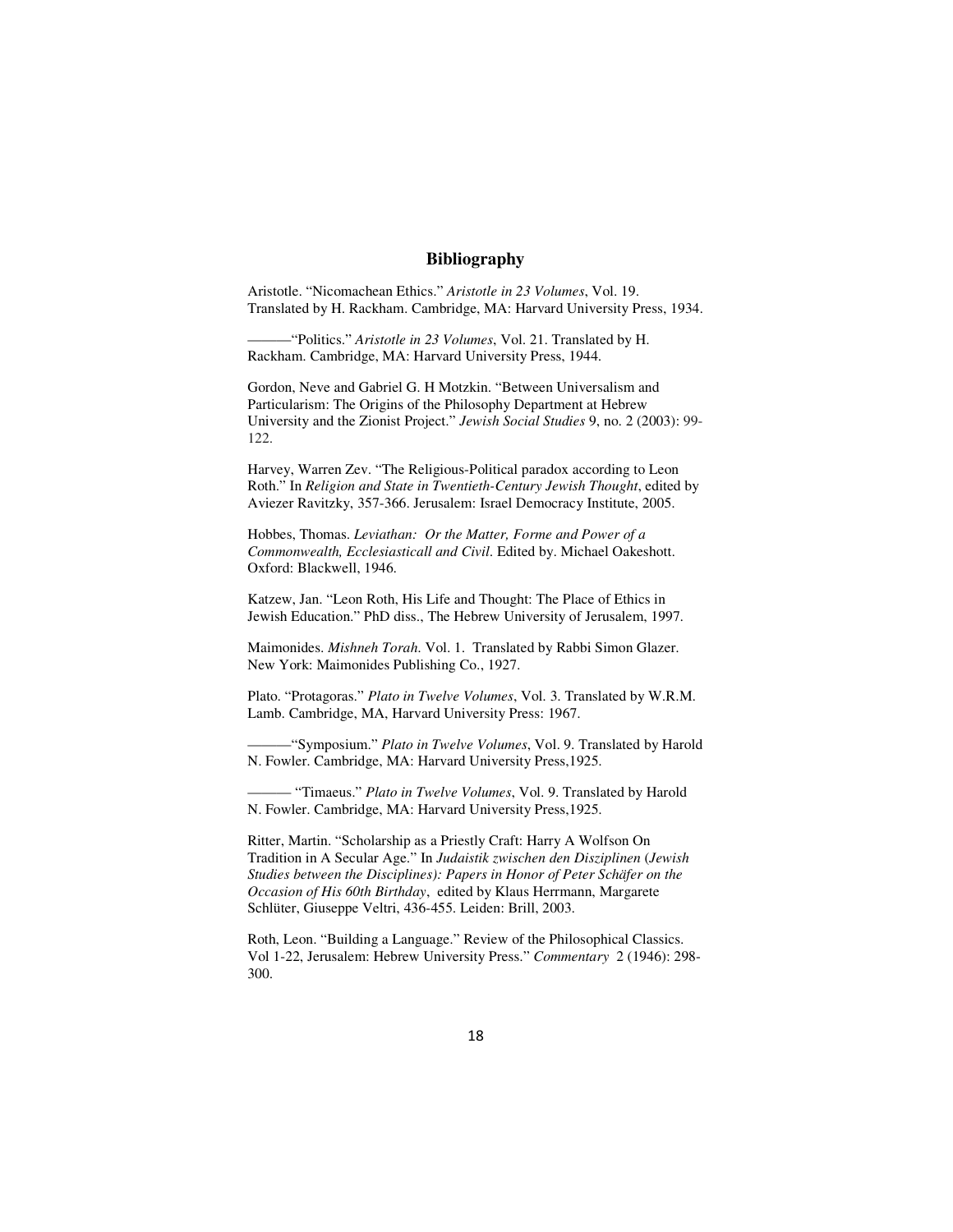$-$ *Education and Human Values: Chapters on the Involvement of Humanism in Education*. Tel Aviv: Dvir, 1949 [Hebrew].

——— *Government of the People by the People: Fundamentals of Democracy*. Tel Aviv: Yavneh, 1949 [Hebrew].

– *Guide to Greek Philosophy*. Jerusalem: Mass, 1939; 2<sup>nd</sup> ed. 1946; 3<sup>rd</sup> ed. 1952;  $4^{\text{th}}$  ed. 1954 [Hebrew].

——— *Guide to Modern Philosophy*. Jerusalem: Mass, 1941; 2nd ed. 1950 [Hebrew].

——— *Guide to Political Theory*. Jerusalem: Mass, 1947; 2nd ed. 1952; 3rd ed. 1958 [Hebrew].

- Introduction to *Du Contrat social*, by Jean-Jacques Rousseau, translated by Y.Or, i-vii. Jerusalem: Hebrew University Press, 1932; 2nd edn. 1947; rev. edn. 1950. [Hebrew]

——— *Is There A Jewish Philosophy?*. Edited by Connie Webber. London: Vallentine Mitchel & Co. Ltd. 1999.

——— "Jewish Thought in the Modern World." In *The Legacy of Israel*, edited by Edwyn R. Bevan and Charles Singer, 433-472. Oxford: Clarendon Press, 1927.

——— *Judaism, A Portrait*. London, UK: Faber and Faber Limited, 1960.

——— "National Discipline and Freedom of the Individual." In *Religion and Human Values*, edited by Tzvi Adar, 159-163. Jerusalem: Magnes, 1973 [Hebrew].

——— "Philosophy and Ahad Ha'am." In *In Memory of Ahad Ha'am*. Jerusalem: The University Press, 1937 [Hebrew].

——— *Spinoza*. London, UK: Benn, 1929, 2nd ed., 1954.

——— "The Goodness of God." *Journal of Philosophical Studies* 2, no. 8 (1927): 503-515.

——— *The Hebrew University and Its Place in the Modern World*. New York: American Friends of the Hebrew University, 1945.

——— "The Practical Import of the Sovereignty of the People." In *Educating the Citizen*, editedby Leon Roth, 26-42. Jerusalem: Magnes Hebrew University, 1950 [Hebrew].

——— "Towards the Basis of Democracy." In *Religion and Human Values*, edited by. Tzvi Adar, 164-175. Jerusalem: Magnes, 1973 [Hebrew].